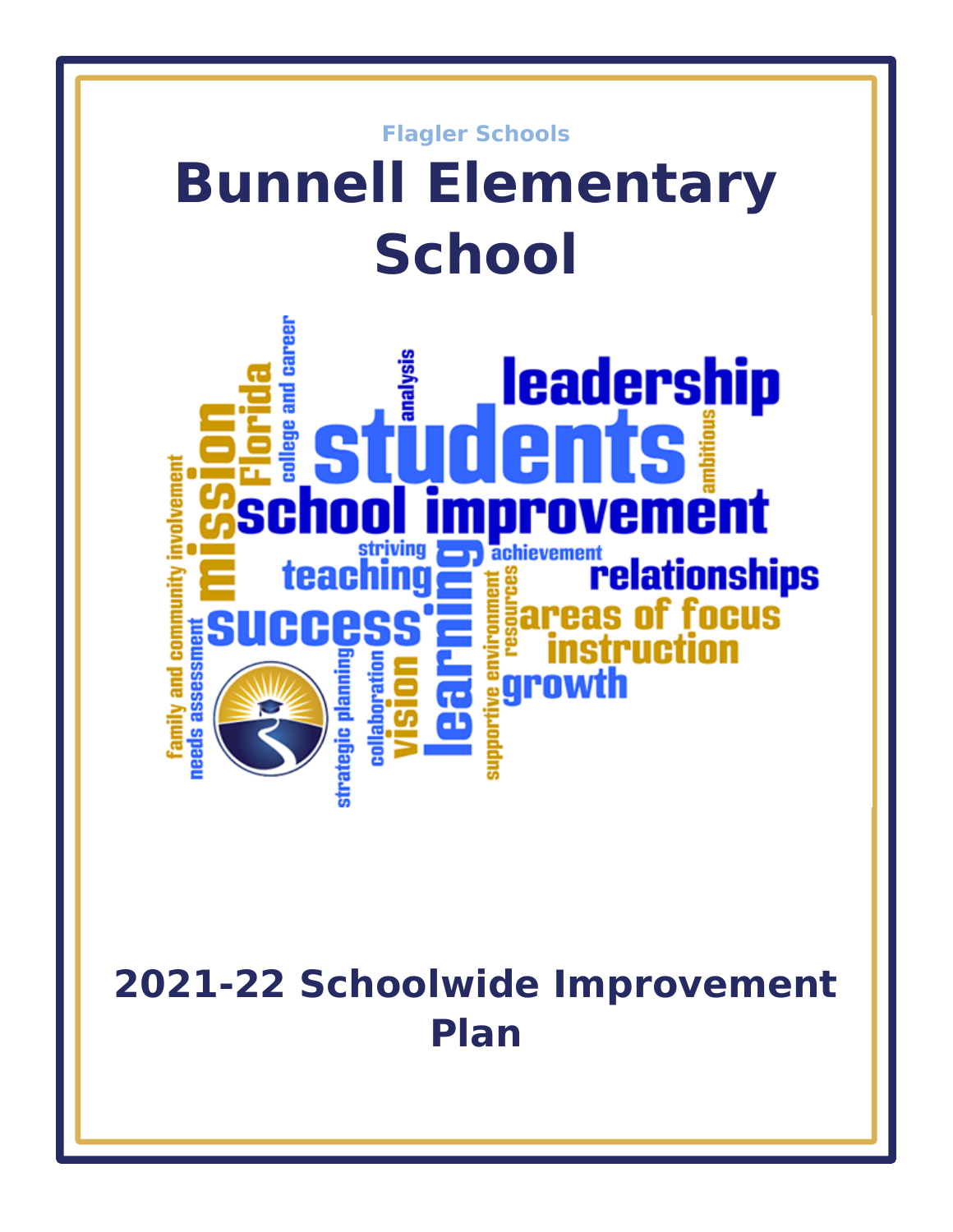# **Table of Contents**

| <b>School Demographics</b>                | 3  |
|-------------------------------------------|----|
| <b>Purpose and Outline of the SIP</b>     | 4  |
| <b>School Information</b>                 | 5  |
| <b>Needs Assessment</b>                   | 9  |
| <b>Planning for Improvement</b>           | 18 |
| <b>Positive Culture &amp; Environment</b> | 30 |
| <b>Budget to Support Goals</b>            |    |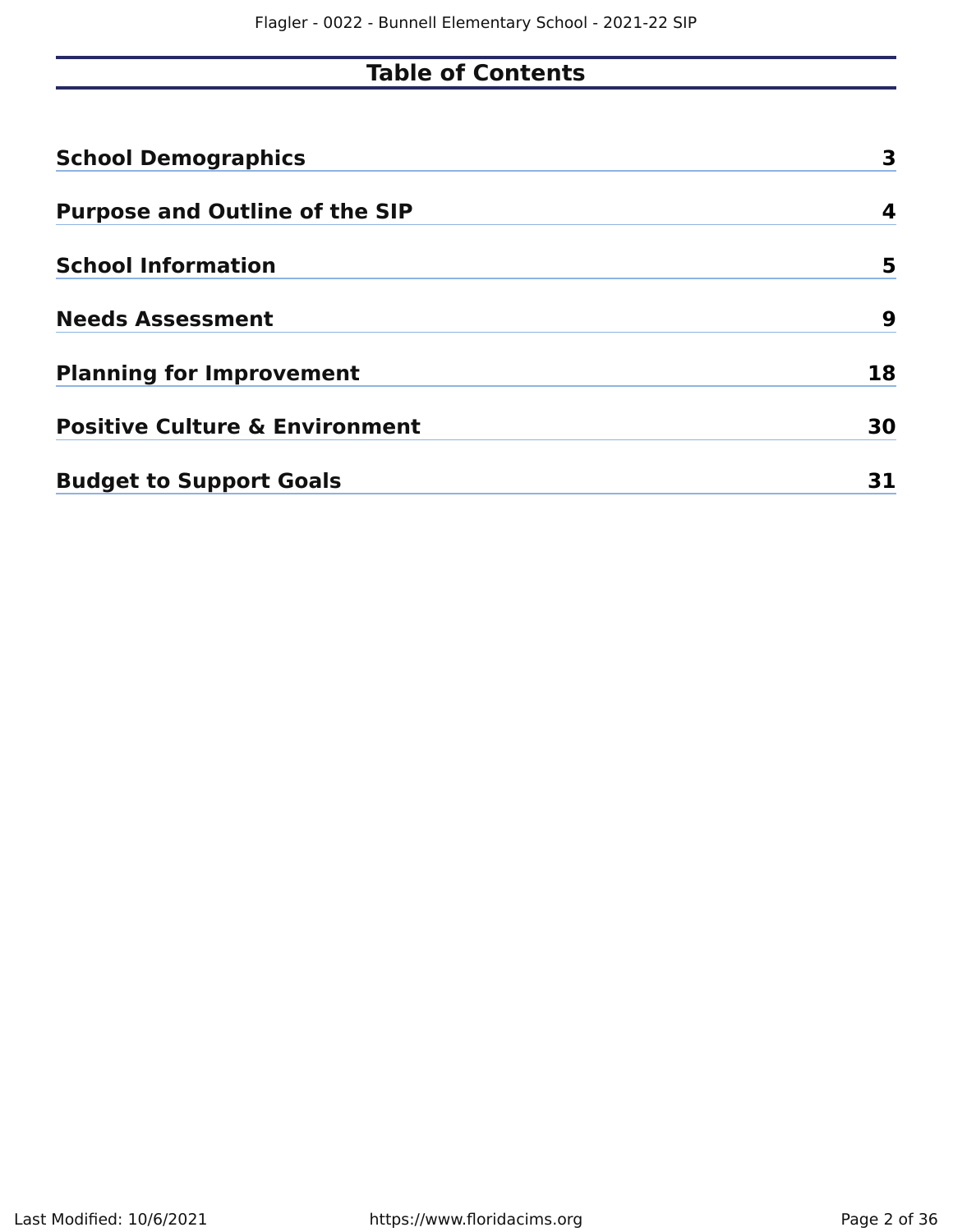Flagler - 0022 - Bunnell Elementary School - 2021-22 SIP

# **Bunnell Elementary School**

305 N PALMETTO ST, Bunnell, FL 32110

www.flaglerschools.com

<span id="page-2-0"></span>**Demographics**

# **Principal: Marcus Sanfilippo** Start Date for this Principal: 7/1/2016

| <b>2019-20 Status</b><br>(per MSID File)                                                                                            | Active                                                                                                                                                                                                                                                              |
|-------------------------------------------------------------------------------------------------------------------------------------|---------------------------------------------------------------------------------------------------------------------------------------------------------------------------------------------------------------------------------------------------------------------|
| <b>School Type and Grades Served</b><br>(per MSID File)                                                                             | <b>Elementary School</b><br><b>PK-6</b>                                                                                                                                                                                                                             |
| <b>Primary Service Type</b><br>(per MSID File)                                                                                      | K-12 General Education                                                                                                                                                                                                                                              |
| 2018-19 Title I School                                                                                                              | Yes                                                                                                                                                                                                                                                                 |
| 2018-19 Economically<br><b>Disadvantaged (FRL) Rate</b><br>(as reported on Survey 3)                                                | [Data Not Available]                                                                                                                                                                                                                                                |
| 2018-19 ESSA Subgroups Represented<br>(subgroups with 10 or more students)<br>(subgroups in orange are below the federal threshold) | <b>Asian Students</b><br><b>Black/African American Students</b><br><b>Economically Disadvantaged Students</b><br>English Language Learners<br><b>Hispanic Students</b><br><b>Multiracial Students</b><br><b>Students With Disabilities</b><br><b>White Students</b> |
|                                                                                                                                     | 2018-19: C (52%)                                                                                                                                                                                                                                                    |
|                                                                                                                                     | 2017-18: C (48%)                                                                                                                                                                                                                                                    |
| <b>School Grades History</b>                                                                                                        | 2016-17: C (51%)                                                                                                                                                                                                                                                    |
|                                                                                                                                     | 2015-16: $C(51%)$                                                                                                                                                                                                                                                   |
| 2019-20 School Improvement (SI) Information*                                                                                        |                                                                                                                                                                                                                                                                     |
| <b>SI Region</b>                                                                                                                    | Northeast                                                                                                                                                                                                                                                           |
| <b>Regional Executive Director</b>                                                                                                  | <b>Dustin Sims</b>                                                                                                                                                                                                                                                  |
| <b>Turnaround Option/Cycle</b>                                                                                                      | N/A                                                                                                                                                                                                                                                                 |
| <b>Year</b>                                                                                                                         |                                                                                                                                                                                                                                                                     |
| <b>Support Tier</b>                                                                                                                 |                                                                                                                                                                                                                                                                     |
| <b>ESSA Status</b>                                                                                                                  | <b>TS&amp;I</b>                                                                                                                                                                                                                                                     |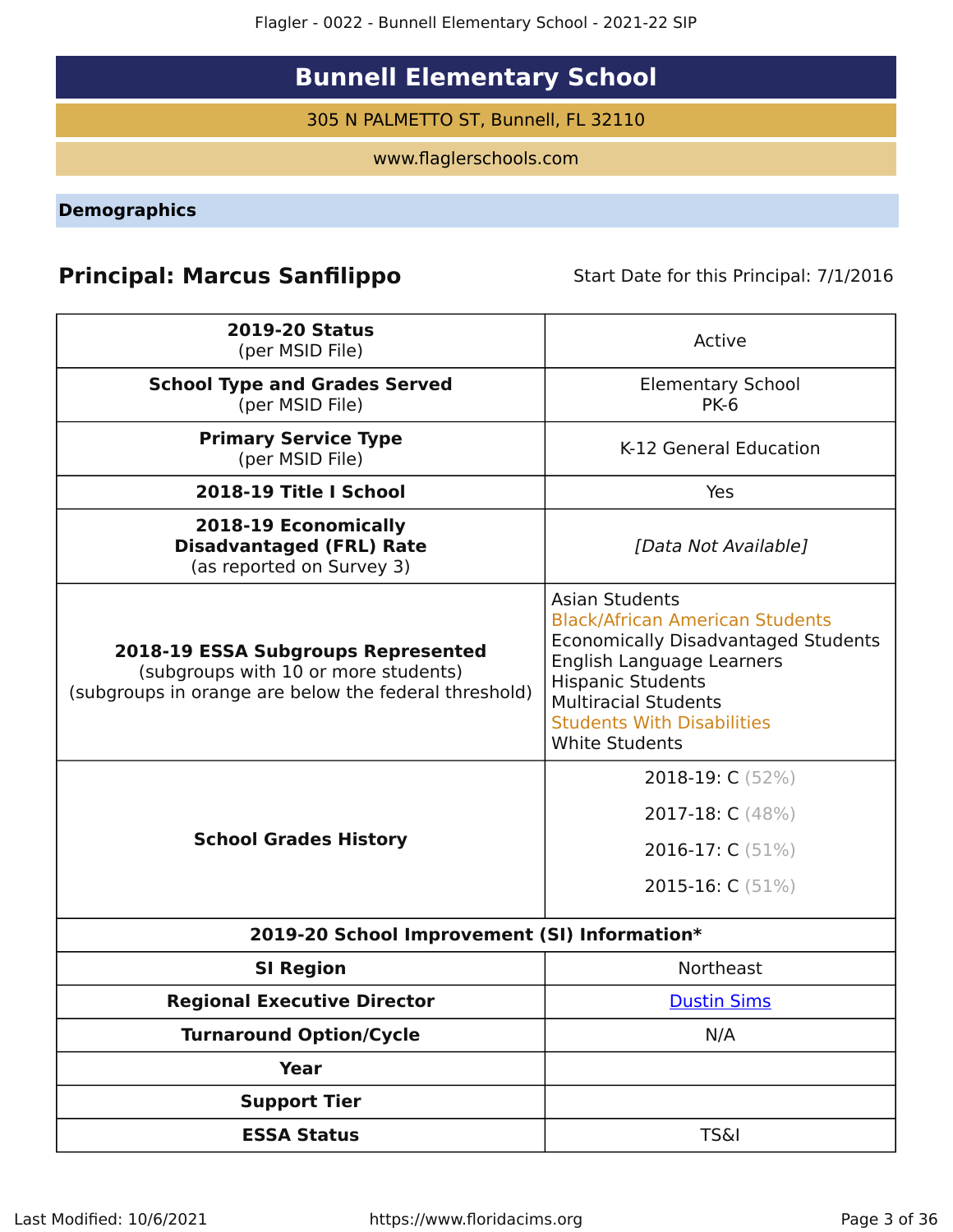\* As defined under Rule 6A-1.099811, Florida Administrative Code. For more information, [click](/downloads?category=da-forms) [here](/downloads?category=da-forms).

# **School Board Approval**

This plan is pending approval by the Flagler County School Board.

# **SIP Authority**

Section 1001.42(18), Florida Statutes, requires district school boards to annually approve and require implementation of a Schoolwide Improvement Plan (SIP) for each school in the district that has a school grade of D or F. This plan is also a requirement for Targeted Support and Improvement (TS&I) and Comprehensive Support and Improvement (CS&I) schools pursuant to 1008.33 F.S. and the Every Student Succeeds Act (ESSA).

To be designated as TS&I, a school must have one or more ESSA subgroup(s) with a Federal Index below 41%. This plan shall be approved by the district. There are three ways a school can be designated as CS&I:

- 1. have a school grade of D or F
- 2. have a graduation rate of 67% or lower
- 3. have an overall Federal Index below 41%.

For these schools, the SIP shall be approved by the district as well as the Bureau of School Improvement.

The Florida Department of Education (FDOE) SIP template meets all statutory and rule requirements for traditional public schools and incorporates all components required for schools receiving Title I funds. This template is required by State Board of Education Rule 6A-1.099811, Florida Administrative Code, for all non-charter schools with a current grade of D or F, or a graduation rate 67% or less. Districts may opt to require a SIP using a template of its choosing for schools that do not fit the aforementioned conditions. This document was prepared by school and district leadership using the FDOE's school improvement planning web application located at [www.floridacims.org.](https://www.floridacims.org)

# <span id="page-3-0"></span>**Purpose and Outline of the SIP**

The SIP is intended to be the primary artifact used by every school with stakeholders to review data, set goals, create an action plan and monitor progress. The Florida Department of Education encourages schools to use the SIP as a "living document" by continually updating, refining and using the plan to guide their work throughout the year. This printed version represents the SIP as of the "Date Modified" listed in the footer.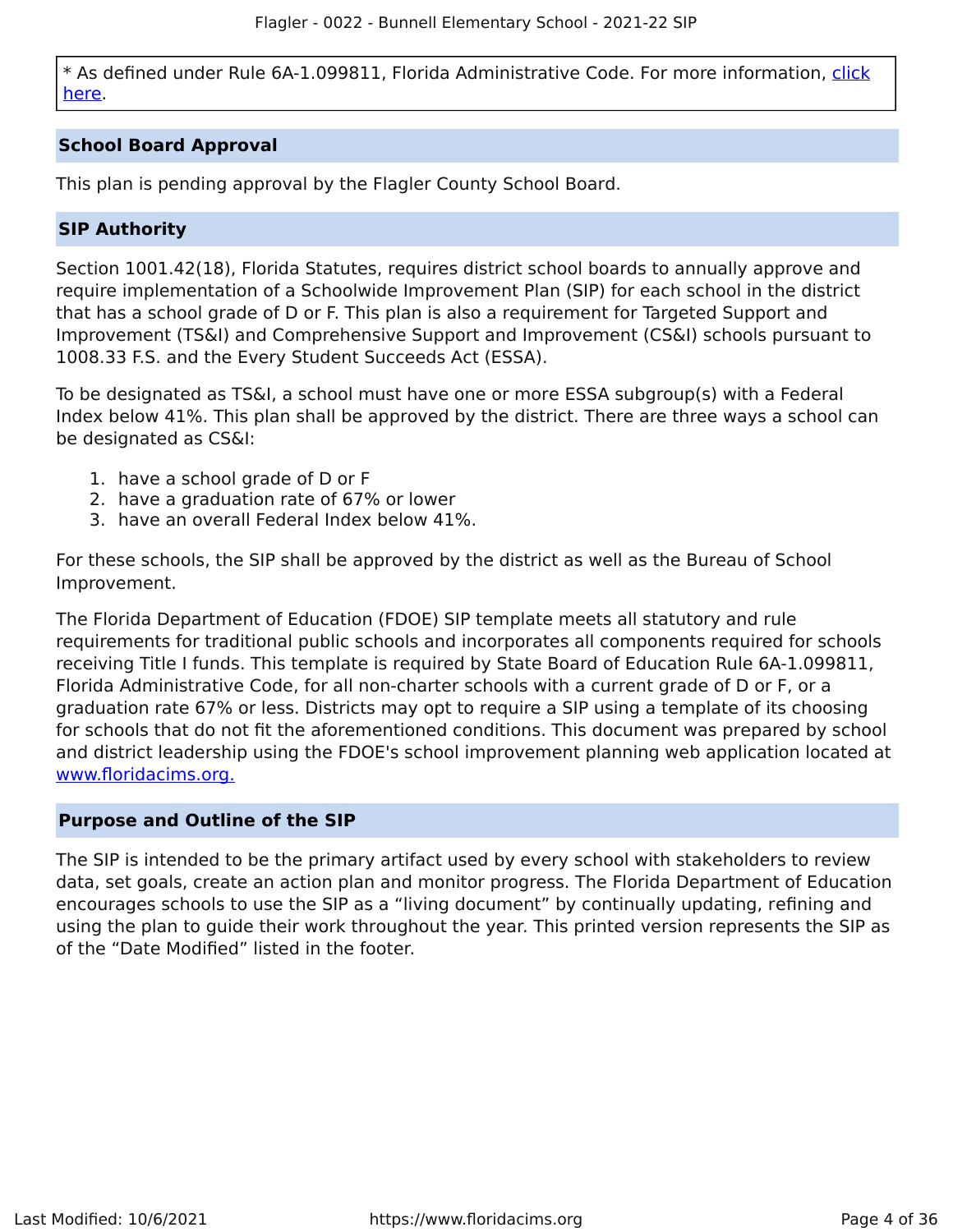# **Part I: School Information**

# <span id="page-4-0"></span>**School Mission and Vision**

#### **Provide the school's mission statement.**

Flagler County Public Schools ensures educational success through high expectations and innovative thinking in a safe learning environment to empower students to reach their full potential as responsible, ethical, and productive citizens in a diverse and changing world.

#### **Provide the school's vision statement.**

As a courageous, innovative leader in education, Flagler County Public Schools will be the Nation's premier learning organization where ALL students graduate as socially responsible citizens with the skills necessary to reach their maximum potential.

# **School Leadership Team**

#### **Membership**

Identify the name, email address, position title, and job duties/responsibilities for each member of the school leadership team.**:**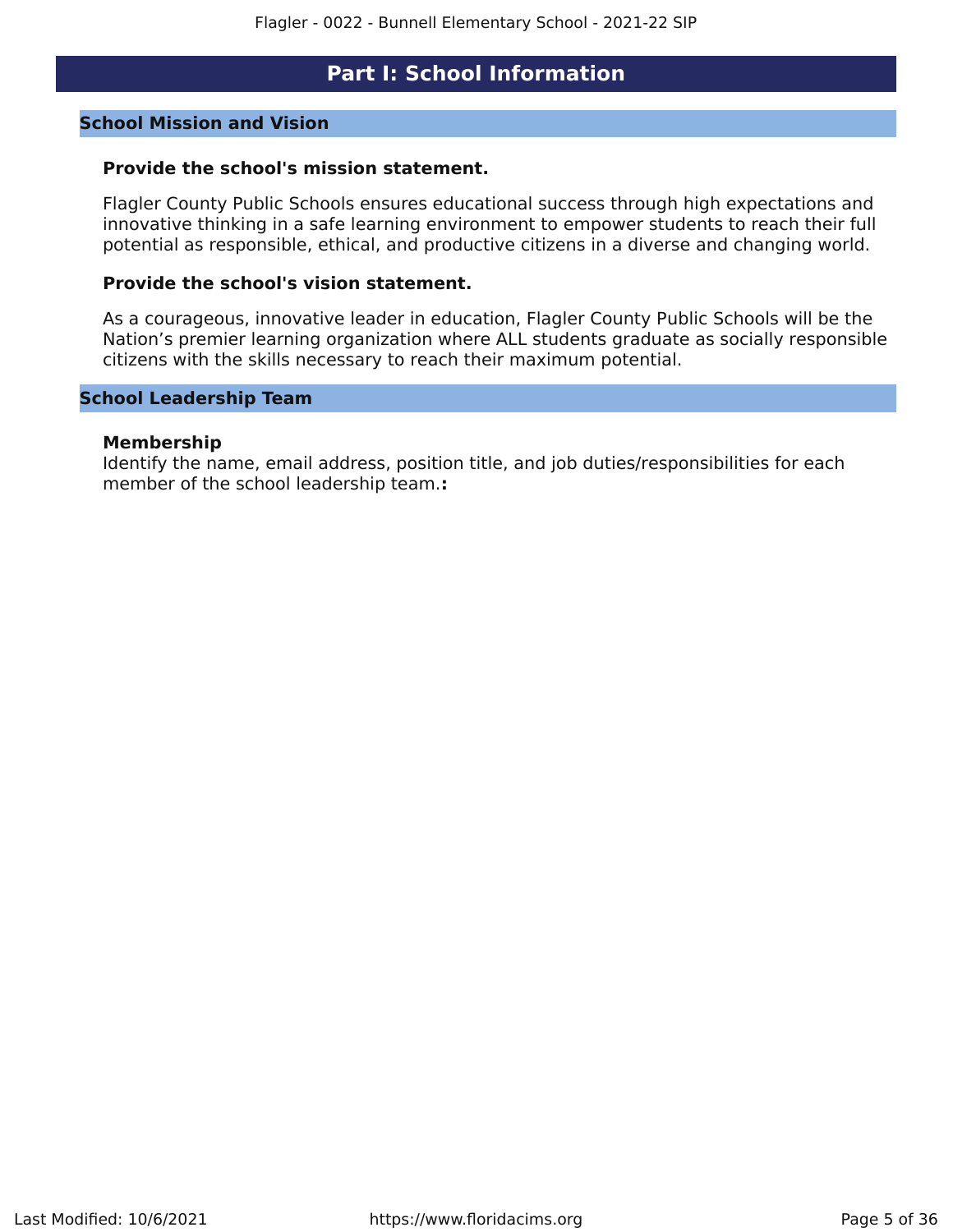| <b>Name</b>                  | <b>Title</b>           | <b>Job Duties and</b><br><b>Responsibilities</b> |                                                                                                                                                              |
|------------------------------|------------------------|--------------------------------------------------|--------------------------------------------------------------------------------------------------------------------------------------------------------------|
| Sanfilippo,<br><b>Marcus</b> | Principal              |                                                  | Instructional school leader overseeing all<br>schoolwide practices, educators, school<br>employees, and classroom instructional<br>routines.                 |
| Evensen,<br><b>Donelle</b>   | Assistant<br>Principal |                                                  | Assistant principal assigned to oversee<br>grades K/1 and 5/6, Exceptional Student<br>Education, Reading, Math, Science and Social<br>Studies instruction.   |
| Hankerd,<br>Cari             | Assistant<br>Principal |                                                  | Assistant principal assigned to oversee<br>grades 2-4, Community Engagement,<br>Behavior, and MTSS.                                                          |
| Killmer,<br>Janine           | Assistant<br>Principal |                                                  | Assistant principal assigned to oversee PreK<br>instruction including Voluntary as well as ESE<br>PreK.                                                      |
| Adams,<br>April              | Reading<br>Coach       |                                                  | Literacy Coach. Meets regularly with teachers<br>and leadership team to assess individual<br>student and school data to make instructional<br>decisions.     |
| Westly,<br>Tom               | <b>Math Coach</b>      |                                                  | Math/Science Coach. Meets regularly with<br>teachers and leadership team to assess<br>individual student and school data to make<br>instructional decisions. |
| Jaques,<br>Robin             | Instructional<br>Coach |                                                  | Literacy Coach. Meets regularly with K-2<br>teachers and leadership team to assess<br>individual student and school data to make<br>instructional decisions. |

# **Demographic Information**

# **Principal start date**

Friday 7/1/2016, Marcus Sanfilippo

**Number of teachers with a 2019 3-year aggregate or a 1-year Algebra state VAM rating of Highly Effective.** Note: For UniSIG Supplemental Teacher Allocation, teachers must have at least 10 student assessments. 6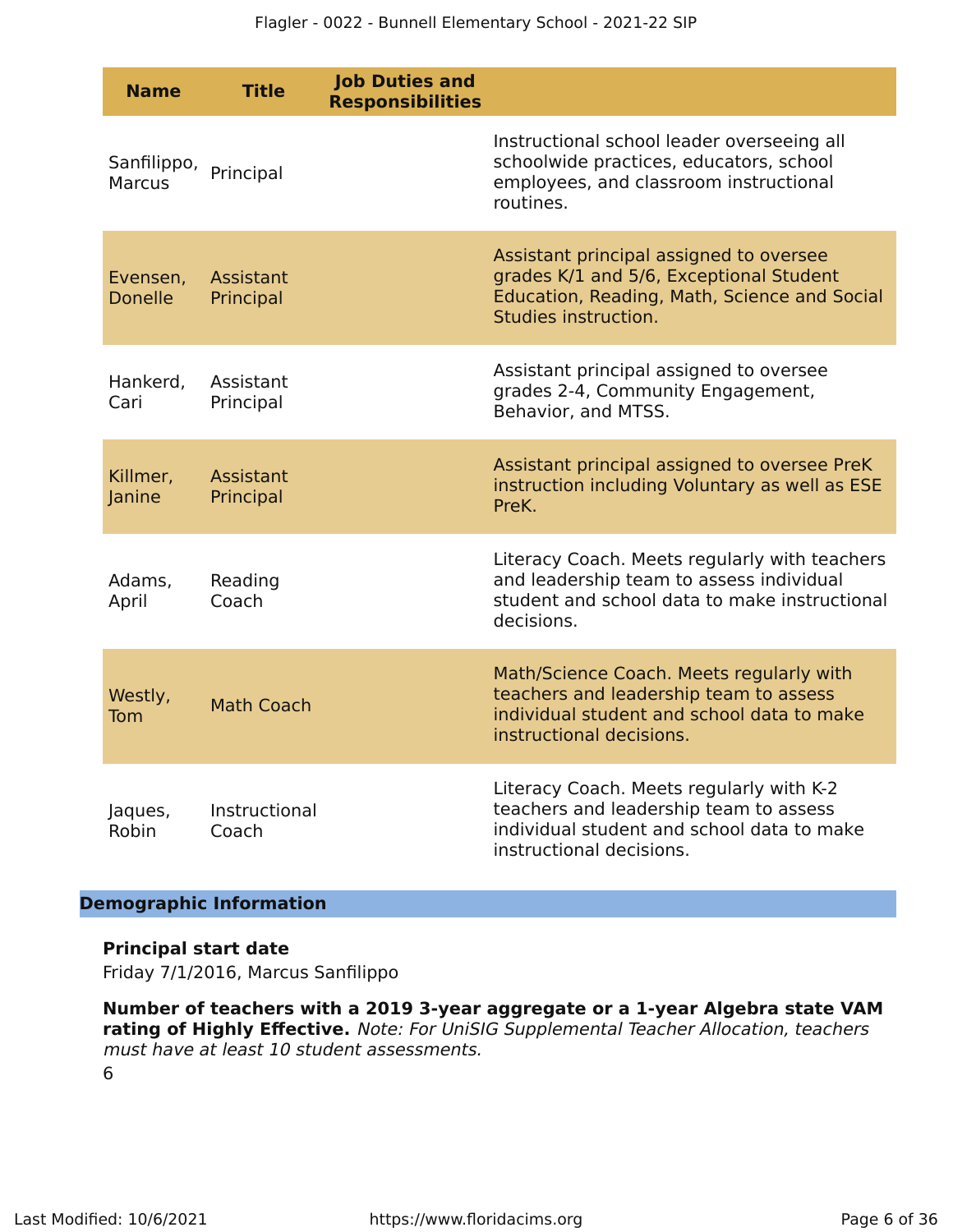**Number of teachers with a 2019 3-year aggregate or a 1-year Algebra state VAM rating of Effective.** Note: For UniSIG Supplemental Teacher Allocation, teachers must have at least 10 student assessments. 9

**Total number of teacher positions allocated to the school** 56

# **Total number of students enrolled at the school**

1,094

**Identify the number of instructional staff who left the school during the 2020-21 school year.**

13

**Identify the number of instructional staff who joined the school during the 2021-22 school year.**

18

# **Demographic Data**

# **Early Warning Systems**

# **2021-22**

**The number of students by grade level that exhibit each early warning indicator listed:**

|                                                                |              |                |                |                           |                  | <b>Grade Level</b> |                |                |                |                |                |                |                |       |
|----------------------------------------------------------------|--------------|----------------|----------------|---------------------------|------------------|--------------------|----------------|----------------|----------------|----------------|----------------|----------------|----------------|-------|
| <b>Indicator</b>                                               | K            | 1              | $\overline{2}$ | 3                         | $\boldsymbol{A}$ | 5                  | 6              | $\overline{7}$ |                |                |                | 8 9 10 11 12   |                | Total |
| Number of students<br>enrolled                                 | 134          |                |                | 148 156 176 154 154 174 0 |                  |                    |                |                | $\overline{0}$ | $\overline{0}$ | $\overline{0}$ | $\Omega$       | 0              | 1096  |
| <b>Attendance below 90</b><br>percent                          | 15           | 26             | 23             | 23                        | 19               | 30                 | 20             | $\overline{0}$ | $\overline{0}$ | $\overline{0}$ | $\Omega$       | $\overline{0}$ | $\overline{0}$ | 156   |
| One or more<br>suspensions                                     | $\Omega$     | 8              | $\overline{4}$ | 6                         | 5                | 15                 | 22             | $\mathbf 0$    | $\overline{0}$ | $\mathbf 0$    | $\mathbf 0$    | $\Omega$       | $\overline{0}$ | 60    |
| Course failure in ELA                                          | $\mathbf{1}$ | 6              | 3              | $\Omega$                  | 3                | 17                 | 3              | $\Omega$       | $\mathbf{0}$   | $\Omega$       | $\Omega$       | $\Omega$       | $\Omega$       | 33    |
| Course failure in Math                                         | $\Omega$     | 1              | $\overline{2}$ | $\overline{0}$            | 3                | 14                 | 10             | $\Omega$       | $\mathbf 0$    | $\overline{0}$ | $\Omega$       | $\Omega$       | $\overline{0}$ | 30    |
| Level 1 on 2019<br>statewide FSA ELA<br>assessment             | $\Omega$     | $\overline{0}$ | $\overline{0}$ | 22                        | 53               | 34                 | 48             | $\overline{0}$ | $\Omega$       | $\overline{0}$ | $\Omega$       | $\overline{0}$ | $\overline{0}$ | 157   |
| Level 1 on 2019<br>statewide FSA Math<br>assessment            | $\Omega$     | $\overline{0}$ | $\Omega$       | 28                        | 78               | 29                 | 28             | $\overline{0}$ | $\overline{0}$ | $\overline{0}$ | $\overline{0}$ | $\Omega$       | $\Omega$       | 163   |
| Number of students with<br>a substantial reading<br>deficiency | $\mathbf{0}$ | 13             | 51             | 52                        | 25               | 62                 | 76             | $\overline{0}$ | $\overline{0}$ | $\overline{0}$ | $\overline{0}$ | $\overline{0}$ | $\overline{0}$ | 279   |
|                                                                | $\Omega$     | $\overline{0}$ | $\overline{0}$ | $\Omega$                  | $\overline{0}$   | $\Omega$           | $\Omega$       | 0              | $\overline{0}$ | 0              | $\overline{0}$ | $\overline{0}$ | $\Omega$       |       |
|                                                                | $\Omega$     | $\overline{0}$ | $\overline{0}$ | $\overline{0}$            | $\overline{0}$   | $\overline{0}$     | $\overline{0}$ | $\Omega$       | $\Omega$       | $\Omega$       | $\overline{0}$ | $\overline{0}$ | $\overline{0}$ |       |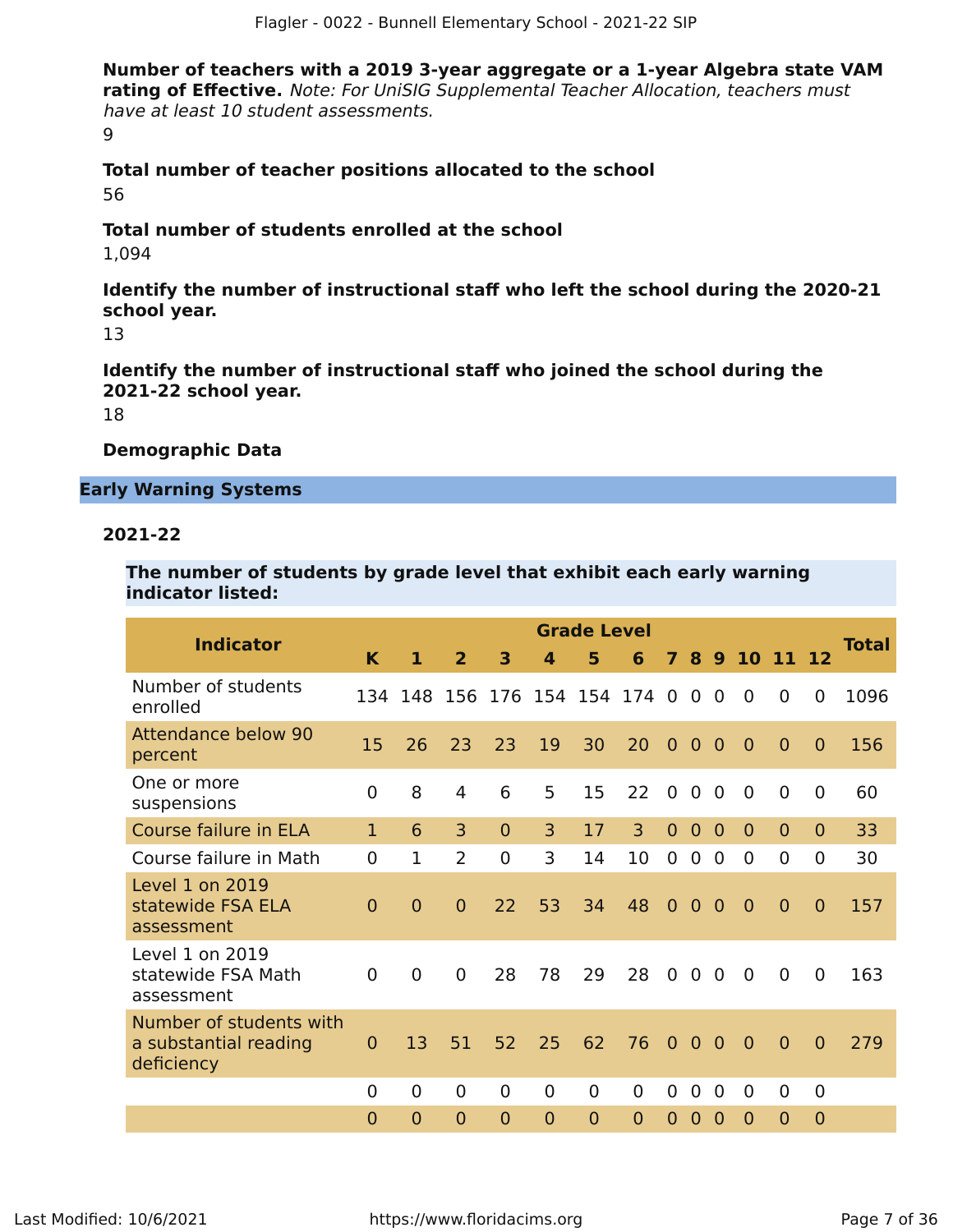# **The number of students with two or more early warning indicators:**

| <b>Indicator</b>                                                  |  |  |  | <b>Grade Level</b> |  |                              |  |              |
|-------------------------------------------------------------------|--|--|--|--------------------|--|------------------------------|--|--------------|
|                                                                   |  |  |  |                    |  | K 1 2 3 4 5 6 7 8 9 10 11 12 |  | <b>Total</b> |
| Students with two or more indicators 0 1 1 0 0 1 12 0 0 0 0 0 0 0 |  |  |  |                    |  |                              |  |              |

# **The number of students identified as retainees:**

| <b>Indicator</b>                |  | <b>Grade Level</b> |  |  |  |  |  |  |  |  |  |                              |                            |              |  |
|---------------------------------|--|--------------------|--|--|--|--|--|--|--|--|--|------------------------------|----------------------------|--------------|--|
|                                 |  |                    |  |  |  |  |  |  |  |  |  | K 1 2 3 4 5 6 7 8 9 10 11 12 |                            | <b>Total</b> |  |
| Retained Students: Current Year |  |                    |  |  |  |  |  |  |  |  |  |                              | 2 1 0 16 1 2 2 0 0 0 0 0 0 | - 24         |  |
|                                 |  |                    |  |  |  |  |  |  |  |  |  |                              |                            |              |  |

# **Date this data was collected or last updated**

Thursday 8/19/2021

# **2020-21 - As Reported**

# **The number of students by grade level that exhibit each early warning indicator:**

| <b>Indicator</b>                                |                |                |                |                | <b>Grade Level</b> |                             |              |                |                |                |                |                | <b>Total</b>   |              |
|-------------------------------------------------|----------------|----------------|----------------|----------------|--------------------|-----------------------------|--------------|----------------|----------------|----------------|----------------|----------------|----------------|--------------|
|                                                 | K              | 1              | $\overline{2}$ | 3              | 4                  | 5                           | 6            |                |                |                |                | 7 8 9 10 11 12 |                |              |
| Number of students<br>enrolled                  |                |                |                |                |                    | 102 155 154 163 127 154 179 |              | $\overline{0}$ | $\Omega$       | $\Omega$       | $\overline{0}$ | $\overline{0}$ | 0              | 1034         |
| <b>Attendance below 90</b><br>percent           | $\Omega$       | 5              | 11             | 8              | 11                 | 9                           | 17           | $\Omega$       | $\Omega$       | $\overline{0}$ | $\Omega$       | $\overline{0}$ | $\Omega$       | 61           |
| One or more<br>suspensions                      | $\mathbf{0}$   | 4              | 7              | 2              | $\mathbf{1}$       | 13                          | 13           | $\overline{0}$ | $\overline{0}$ | $\overline{0}$ | $\overline{0}$ | $\mathbf{0}$   | $\mathbf 0$    | 40           |
| Course failure in ELA                           | $\Omega$       | $\overline{0}$ | $\overline{0}$ | $\Omega$       | $\overline{0}$     | $\overline{0}$              | $\mathbf{1}$ | $\overline{0}$ | $\mathbf{0}$   | $\Omega$       | $\overline{0}$ | $\overline{0}$ | $\Omega$       | $\mathbf{1}$ |
| Course failure in Math                          | $\Omega$       | $\overline{0}$ | $\overline{0}$ | $\overline{0}$ | 0                  | $\overline{0}$              | 3            | $\Omega$       | 0              | $\mathbf{0}$   | $\overline{0}$ | $\Omega$       | 0              | 3            |
| Level 1 on 2019<br>statewide ELA<br>assessment  | $\Omega$       | $\overline{0}$ | $\Omega$       | $\Omega$       | $\overline{4}$     | 17                          | 43           | $\overline{0}$ | $\overline{0}$ | $\overline{0}$ | $\overline{0}$ | $\overline{0}$ | $\overline{0}$ | 64           |
| Level 1 on 2019<br>statewide Math<br>assessment | $\overline{0}$ | $\overline{0}$ | $\overline{0}$ | $\overline{0}$ | $\mathcal{L}$      | 24                          | 56           | $\overline{0}$ | $\Omega$       | $\Omega$       | $\overline{0}$ | $\Omega$       | 0              | 82           |

# **The number of students with two or more early warning indicators:**

| <b>Indicator</b>                                                 |  |  |  |  | <b>Grade Level</b> |  |                              |              |
|------------------------------------------------------------------|--|--|--|--|--------------------|--|------------------------------|--------------|
|                                                                  |  |  |  |  |                    |  | K 1 2 3 4 5 6 7 8 9 10 11 12 | <b>Total</b> |
| Students with two or more indicators 0 1 0 1 1 3 3 0 0 0 0 0 0 0 |  |  |  |  |                    |  |                              |              |
| The number of students identified as retainees:                  |  |  |  |  |                    |  |                              |              |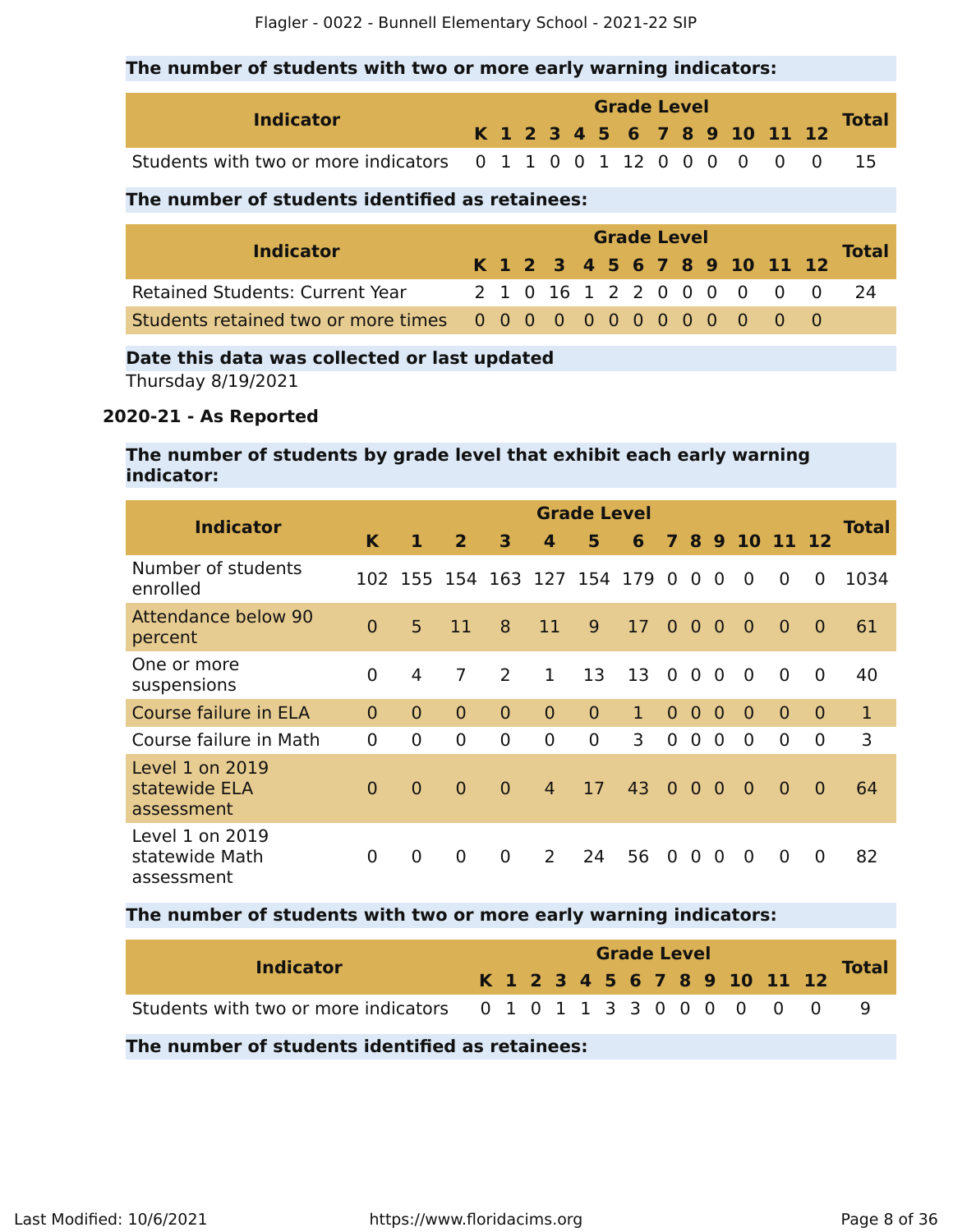| <b>Indicator</b>                       |  | <b>Grade Level</b> |  |  |  |  |  |  |  |  |  |                              |                           |              |  |  |
|----------------------------------------|--|--------------------|--|--|--|--|--|--|--|--|--|------------------------------|---------------------------|--------------|--|--|
|                                        |  |                    |  |  |  |  |  |  |  |  |  | K 1 2 3 4 5 6 7 8 9 10 11 12 |                           | <b>Total</b> |  |  |
| <b>Retained Students: Current Year</b> |  |                    |  |  |  |  |  |  |  |  |  |                              | 5 6 1 1 0 1 1 0 0 0 0 0 0 | -15          |  |  |
|                                        |  |                    |  |  |  |  |  |  |  |  |  |                              |                           |              |  |  |

# **2020-21 - Updated**

**The number of students by grade level that exhibit each early warning indicator:**

| <b>Indicator</b>                                |                |                               |                |                |                | <b>Grade Level</b> |              |                |                |                |                |                |                | <b>Total</b> |
|-------------------------------------------------|----------------|-------------------------------|----------------|----------------|----------------|--------------------|--------------|----------------|----------------|----------------|----------------|----------------|----------------|--------------|
|                                                 | K              | 1                             | $\overline{2}$ | 3              | 4              | 5                  | 6            | $\mathbf{7}$   |                |                | 8 9 10 11 12   |                |                |              |
| Number of students<br>enrolled                  |                | 102 155 154 163 127 154 179 0 |                |                |                |                    |              |                | $\Omega$       | $\overline{0}$ | $\Omega$       | $\Omega$       | 0              | 1034         |
| <b>Attendance below 90</b><br>percent           | $\overline{0}$ | 5                             | 11             | 8              | 11             | 9                  | 17           | $\Omega$       | $\overline{0}$ | $\overline{0}$ | $\overline{0}$ | $\overline{0}$ | $\overline{0}$ | 61           |
| One or more<br>suspensions                      | $\overline{0}$ | 4                             | $\overline{7}$ | 2              | $\mathbf{1}$   | 13                 | 13           | $\overline{0}$ | $\overline{0}$ | $\overline{0}$ | $\overline{0}$ | $\overline{0}$ | $\overline{0}$ | 40           |
| Course failure in ELA                           | $\Omega$       | $\Omega$                      | $\Omega$       | $\Omega$       | $\Omega$       | $\Omega$           | $\mathbf{1}$ | $\overline{0}$ | $\overline{0}$ | $\Omega$       | $\overline{0}$ | $\overline{0}$ | $\Omega$       | $\mathbf{1}$ |
| Course failure in Math                          | $\Omega$       | $\overline{0}$                | $\overline{0}$ | $\Omega$       | 0              | $\overline{0}$     | 3            | $\overline{0}$ | $\overline{0}$ | $\Omega$       | $\overline{0}$ | $\Omega$       | 0              | 3            |
| Level 1 on 2019<br>statewide ELA<br>assessment  | $\Omega$       | $\Omega$                      | $\overline{0}$ | $\Omega$       | $\overline{4}$ | 17                 | 43           | $\overline{0}$ | $\overline{0}$ | $\overline{0}$ | $\overline{0}$ | $\overline{0}$ | $\Omega$       | 64           |
| Level 1 on 2019<br>statewide Math<br>assessment | $\overline{0}$ | $\mathbf 0$                   | $\mathbf 0$    | $\overline{0}$ | $\mathcal{P}$  | 24                 | 56           | $\overline{0}$ | $\overline{0}$ | $\Omega$       | $\overline{0}$ | $\Omega$       | $\Omega$       | 82           |

#### **The number of students with two or more early warning indicators:**

| <b>Indicator</b>                                                 |  |  |  | <b>Grade Level</b> |  |  |                              | <b>Total</b> |
|------------------------------------------------------------------|--|--|--|--------------------|--|--|------------------------------|--------------|
|                                                                  |  |  |  |                    |  |  | K 1 2 3 4 5 6 7 8 9 10 11 12 |              |
| Students with two or more indicators 0 1 0 1 1 3 3 0 0 0 0 0 0 0 |  |  |  |                    |  |  |                              |              |

# **The number of students identified as retainees:**

| <b>Indicator</b>                |  |  |  | <b>Grade Level</b> |  |  |                              | <b>Total</b> |
|---------------------------------|--|--|--|--------------------|--|--|------------------------------|--------------|
|                                 |  |  |  |                    |  |  | K 1 2 3 4 5 6 7 8 9 10 11 12 |              |
| Retained Students: Current Year |  |  |  |                    |  |  | 5 6 1 1 0 1 1 0 0 0 0 0 0    | -15          |
|                                 |  |  |  |                    |  |  |                              |              |

# **Part II: Needs Assessment/Analysis**

# <span id="page-8-0"></span>**School Data Review**

Please note that the district and state averages shown here represent the averages for similar school types (elementary, middle, high school, or combination schools).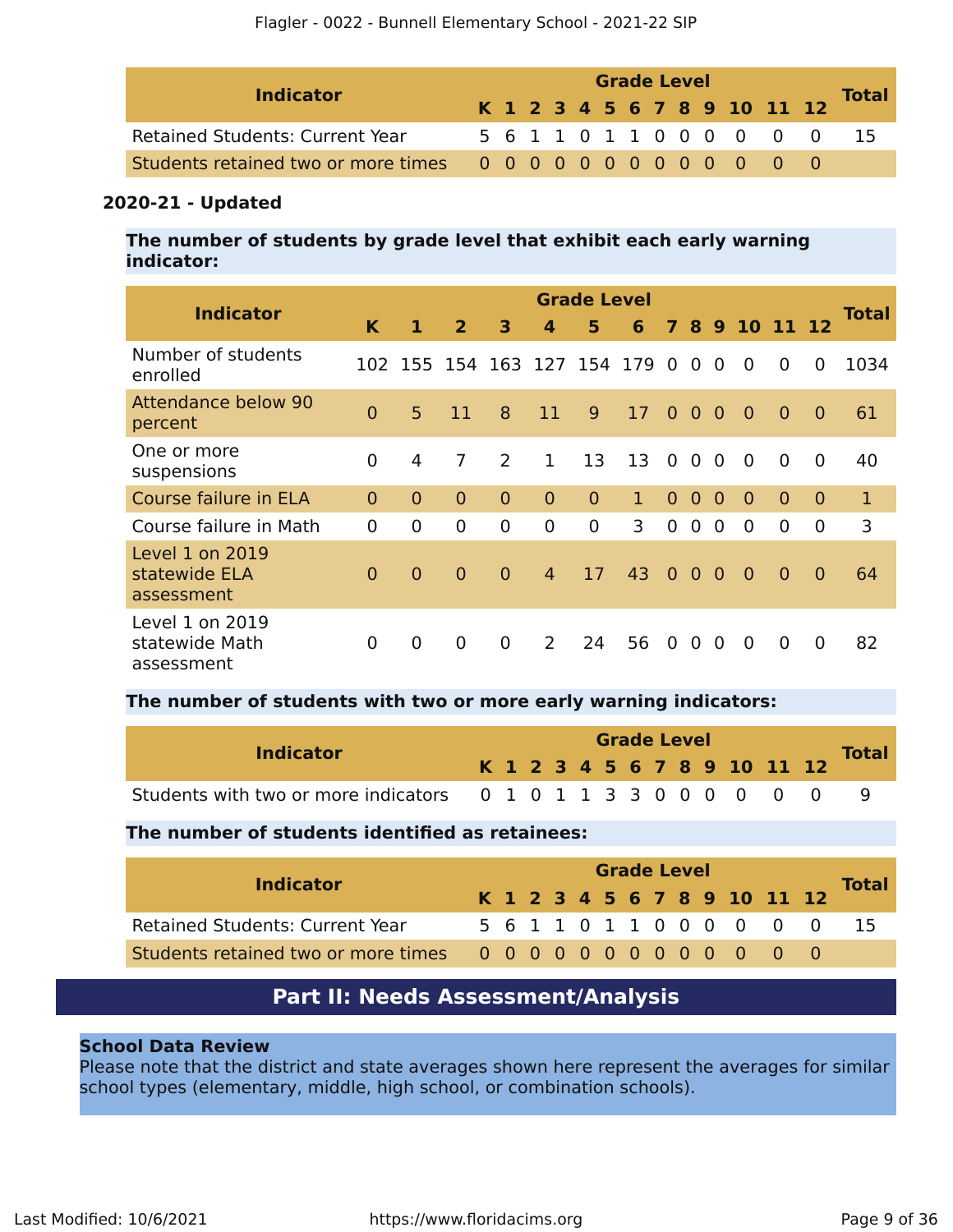# **Grade Level Data Review - State Assessments**

**NOTE: This data is raw data and includes ALL students who tested at the school. This is not school grade data.**

|                          | <b>ELA</b> |               |                 |                                                 |              |                                              |  |  |  |  |
|--------------------------|------------|---------------|-----------------|-------------------------------------------------|--------------|----------------------------------------------|--|--|--|--|
| <b>Grade</b>             | Year       | <b>School</b> | <b>District</b> | School-<br><b>District</b><br><b>Comparison</b> | <b>State</b> | School-<br><b>State</b><br><b>Comparison</b> |  |  |  |  |
| 03                       | 2021       |               |                 |                                                 |              |                                              |  |  |  |  |
|                          | 2019       | 58%           | 68%             | $-10%$                                          | 58%          | $0\%$                                        |  |  |  |  |
| <b>Cohort Comparison</b> |            |               |                 |                                                 |              |                                              |  |  |  |  |
| 04                       | 2021       |               |                 |                                                 |              |                                              |  |  |  |  |
|                          | 2019       | 45%           | 60%             | $-15%$                                          | 58%          | $-13%$                                       |  |  |  |  |
| <b>Cohort Comparison</b> |            | $-58%$        |                 |                                                 |              |                                              |  |  |  |  |
| 05                       | 2021       |               |                 |                                                 |              |                                              |  |  |  |  |
|                          | 2019       | 45%           | 58%             | $-13%$                                          | 56%          | $-11%$                                       |  |  |  |  |
| <b>Cohort Comparison</b> |            | $-45%$        |                 |                                                 |              |                                              |  |  |  |  |
| 06                       | 2021       |               |                 |                                                 |              |                                              |  |  |  |  |
|                          | 2019       | 55%           | 62%             | $-7%$                                           | 54%          | $1\%$                                        |  |  |  |  |
| <b>Cohort Comparison</b> |            | $-45%$        |                 |                                                 |              |                                              |  |  |  |  |

|                          | <b>MATH</b> |               |                 |                                                 |              |                                              |  |  |  |  |
|--------------------------|-------------|---------------|-----------------|-------------------------------------------------|--------------|----------------------------------------------|--|--|--|--|
| <b>Grade</b>             | Year        | <b>School</b> | <b>District</b> | School-<br><b>District</b><br><b>Comparison</b> | <b>State</b> | School-<br><b>State</b><br><b>Comparison</b> |  |  |  |  |
| 03                       | 2021        |               |                 |                                                 |              |                                              |  |  |  |  |
|                          | 2019        | 65%           | 72%             | $-7%$                                           | 62%          | 3%                                           |  |  |  |  |
| <b>Cohort Comparison</b> |             |               |                 |                                                 |              |                                              |  |  |  |  |
| 04                       | 2021        |               |                 |                                                 |              |                                              |  |  |  |  |
|                          | 2019        | 43%           | 60%             | $-17%$                                          | 64%          | $-21%$                                       |  |  |  |  |
| <b>Cohort Comparison</b> |             | $-65%$        |                 |                                                 |              |                                              |  |  |  |  |
| 05                       | 2021        |               |                 |                                                 |              |                                              |  |  |  |  |
|                          | 2019        | 58%           | 58%             | $0\%$                                           | 60%          | $-2%$                                        |  |  |  |  |
| <b>Cohort Comparison</b> |             | $-43%$        |                 |                                                 |              |                                              |  |  |  |  |
| 06                       | 2021        |               |                 |                                                 |              |                                              |  |  |  |  |
|                          | 2019        | 64%           | 67%             | $-3%$                                           | 55%          | 9%                                           |  |  |  |  |
| <b>Cohort Comparison</b> |             | $-58%$        |                 |                                                 |              |                                              |  |  |  |  |

| <b>SCIENCE</b>           |      |               |                 |                                                 |              |                                              |  |  |  |  |
|--------------------------|------|---------------|-----------------|-------------------------------------------------|--------------|----------------------------------------------|--|--|--|--|
| <b>Grade</b>             | Year | <b>School</b> | <b>District</b> | School-<br><b>District</b><br><b>Comparison</b> | <b>State</b> | School-<br><b>State</b><br><b>Comparison</b> |  |  |  |  |
| 05                       | 2021 |               |                 |                                                 |              |                                              |  |  |  |  |
|                          | 2019 | 42%           | 53%             | $-11%$                                          | 53%          | $-11%$                                       |  |  |  |  |
| <b>Cohort Comparison</b> |      |               |                 |                                                 |              |                                              |  |  |  |  |

# **Grade Level Data Review - Progress Monitoring Assessments**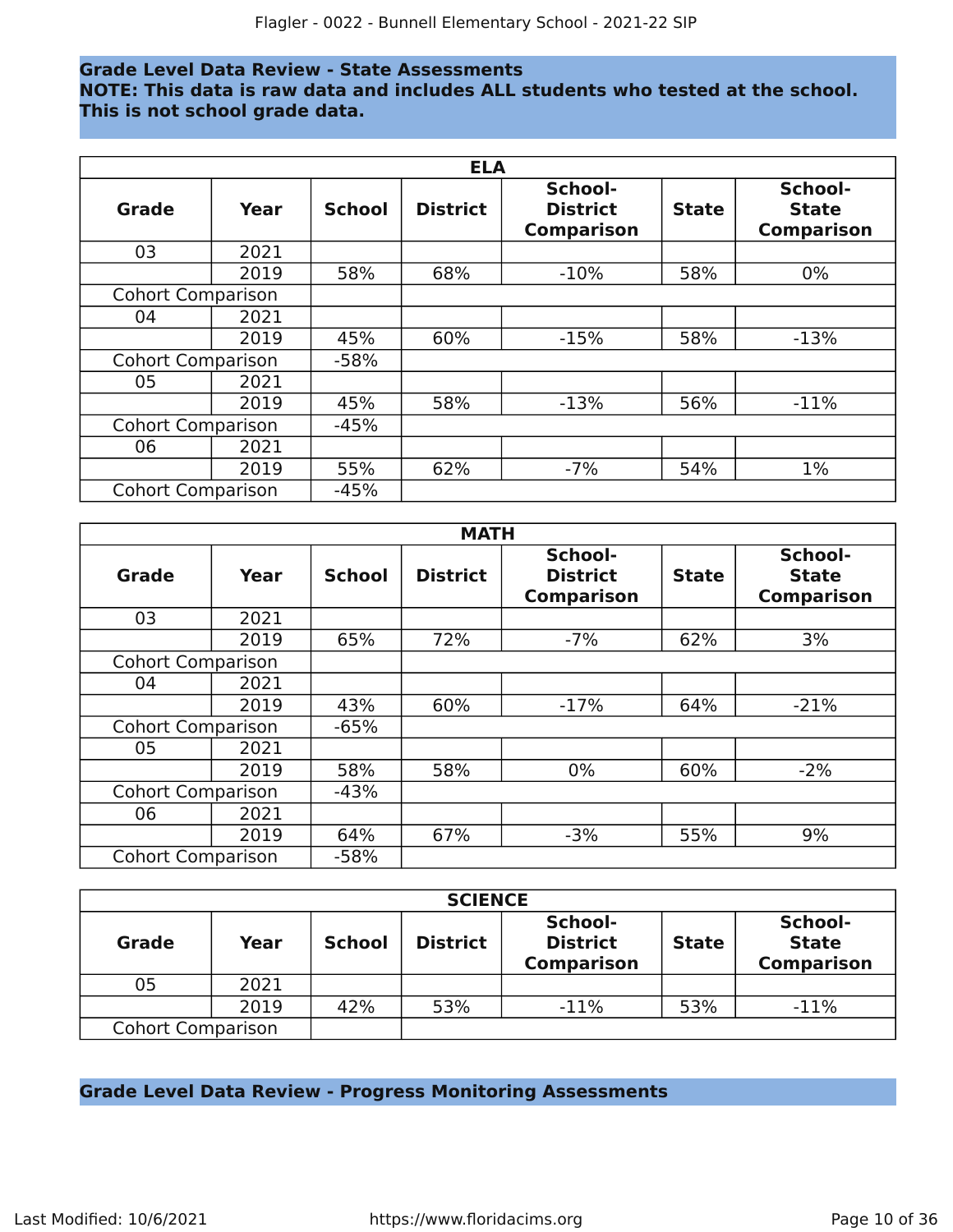# **Provide the progress monitoring tool(s) by grade level used to compile the below data.**

iReady Reading and iReady Math

|                          |                                                        | <b>Grade 1</b> |             |               |
|--------------------------|--------------------------------------------------------|----------------|-------------|---------------|
|                          | Number/%<br>Proficiency                                | Fall           | Winter      | <b>Spring</b> |
| English<br>Language Arts | <b>All Students</b><br>Economically<br>Disadvantaged   | 20             | 28          | 54            |
|                          | <b>Students With</b><br><b>Disabilities</b><br>English | 13             | 9           | 19            |
|                          | Language<br>Learners                                   | 10             | 30          | 10            |
|                          | Number/%<br>Proficiency                                | Fall           | Winter      | <b>Spring</b> |
| <b>Mathematics</b>       | <b>All Students</b><br>Economically<br>Disadvantaged   | 15             | 22          | 55            |
|                          | <b>Students With</b><br><b>Disabilities</b><br>English | 16             | 16          | 39            |
|                          | Language<br>Learners                                   | $\mathbf 0$    | $\mathbf 0$ | 30            |
|                          |                                                        | <b>Grade 2</b> |             |               |
|                          | Number/%                                               | Fall           | Winter      | <b>Spring</b> |
|                          | Proficiency                                            |                |             |               |
| English                  | <b>All Students</b><br>Economically<br>Disadvantaged   | 23             | 43          | 65            |
| Language Arts            | <b>Students With</b><br><b>Disabilities</b>            | 6              | 18          | 38            |
|                          | English<br>Language<br>Learners                        | 9              | 27          | 45            |
|                          | Number/%<br>Proficiency                                | Fall           | Winter      | <b>Spring</b> |
| <b>Mathematics</b>       | <b>All Students</b><br>Economically<br>Disadvantaged   | 15             | 38          | 52            |
|                          | <b>Students With</b><br><b>Disabilities</b><br>English | 9              | 27          | 33            |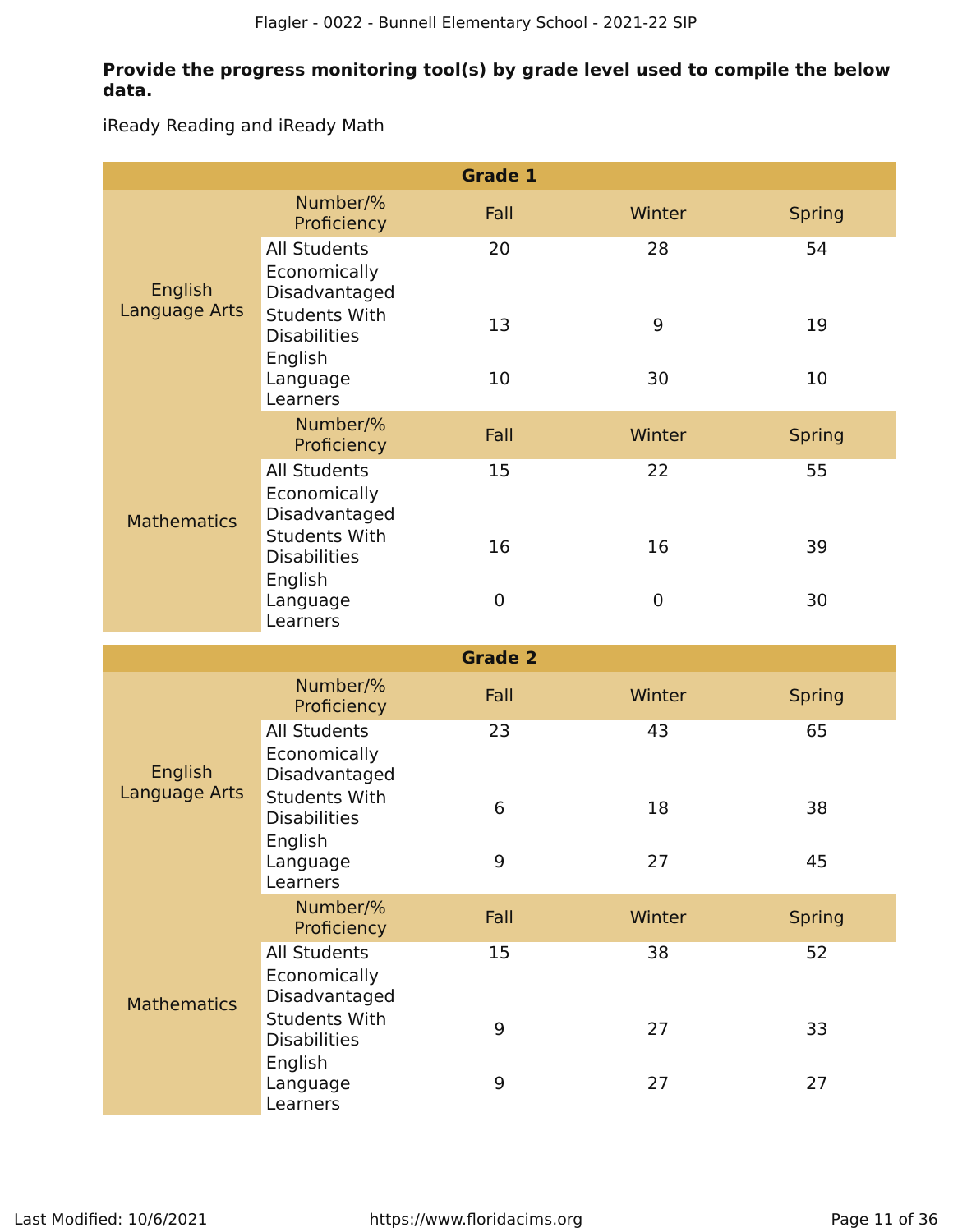|                          |                                                        | <b>Grade 3</b> |        |               |
|--------------------------|--------------------------------------------------------|----------------|--------|---------------|
|                          | Number/%<br>Proficiency                                | Fall           | Winter | <b>Spring</b> |
| English<br>Language Arts | <b>All Students</b><br>Economically<br>Disadvantaged   | 50             | 61     | 85            |
|                          | <b>Students With</b><br><b>Disabilities</b><br>English | 24             | 36     | 70            |
|                          | Language<br>Learners                                   | 20             | 20     | 80            |
|                          | Number/%<br>Proficiency                                | Fall           | Winter | <b>Spring</b> |
| <b>Mathematics</b>       | <b>All Students</b><br>Economically<br>Disadvantaged   | 16             | 36     | 54            |
|                          | <b>Students With</b><br><b>Disabilities</b><br>English | 9              | 21     | 39            |
|                          | Language<br>Learners                                   | $\mathbf 0$    | 20     | 40            |
|                          |                                                        | <b>Grade 4</b> |        |               |
|                          |                                                        |                |        |               |
|                          | Number/%<br>Proficiency                                | Fall           | Winter | <b>Spring</b> |
| English                  | <b>All Students</b><br>Economically<br>Disadvantaged   | 32             | 36     | 50            |
| Language Arts            | <b>Students With</b><br><b>Disabilities</b>            | $\mathbf 0$    | 17     | 17            |
|                          | English<br>Language<br>Learners                        | 33             | 33     | 50            |
|                          | Number/%<br>Proficiency                                | Fall           | Winter | <b>Spring</b> |
| <b>Mathematics</b>       | <b>All Students</b><br>Economically<br>Disadvantaged   | 13             | 33     | 53            |
|                          | <b>Students With</b><br><b>Disabilities</b><br>English | $\overline{4}$ | 7      | 15            |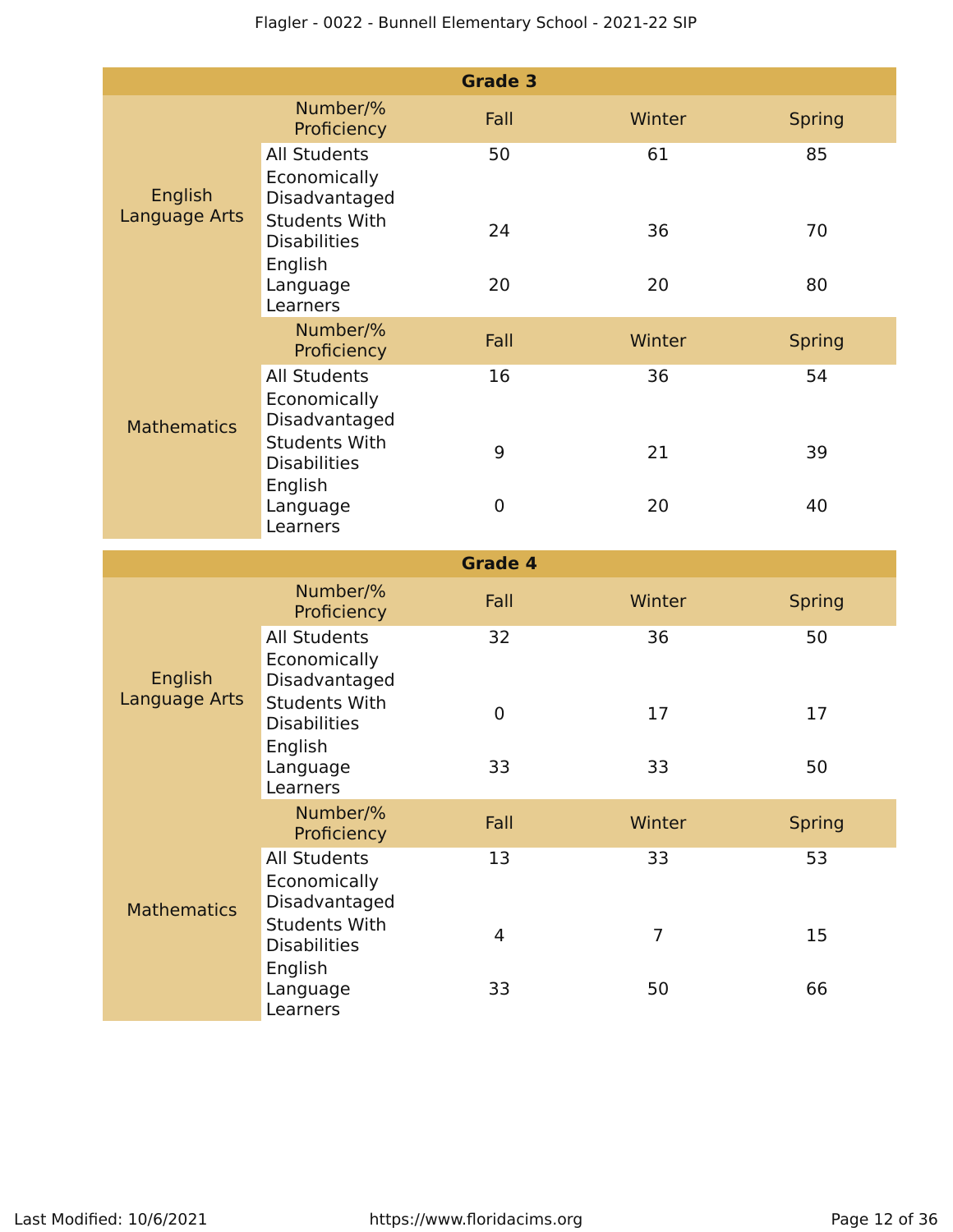|                      |                                                                                                                                        | <b>Grade 5</b> |        |               |
|----------------------|----------------------------------------------------------------------------------------------------------------------------------------|----------------|--------|---------------|
|                      | Number/%<br>Proficiency                                                                                                                | Fall           | Winter | <b>Spring</b> |
| English              | <b>All Students</b><br>Economically<br>Disadvantaged                                                                                   | 28             | 39     | 45            |
| <b>Language Arts</b> | <b>Students With</b><br><b>Disabilities</b><br>English                                                                                 | 3              | 10     | 19            |
|                      | Language<br>Learners                                                                                                                   | 11             | 33     | 67            |
|                      | Number/%<br>Proficiency                                                                                                                | Fall           | Winter | <b>Spring</b> |
| <b>Mathematics</b>   | <b>All Students</b><br>Economically<br>Disadvantaged                                                                                   | 31             | 37     | 58            |
|                      | <b>Students With</b><br><b>Disabilities</b><br>English                                                                                 | 13             | 23     | 29            |
|                      | Language<br>Learners                                                                                                                   | 33             | 44     | 67            |
|                      | Number/%<br>Proficiency                                                                                                                | Fall           | Winter | <b>Spring</b> |
| <b>Science</b>       | <b>All Students</b><br>Economically<br>Disadvantaged<br><b>Students With</b><br><b>Disabilities</b><br>English<br>Language<br>Learners |                |        |               |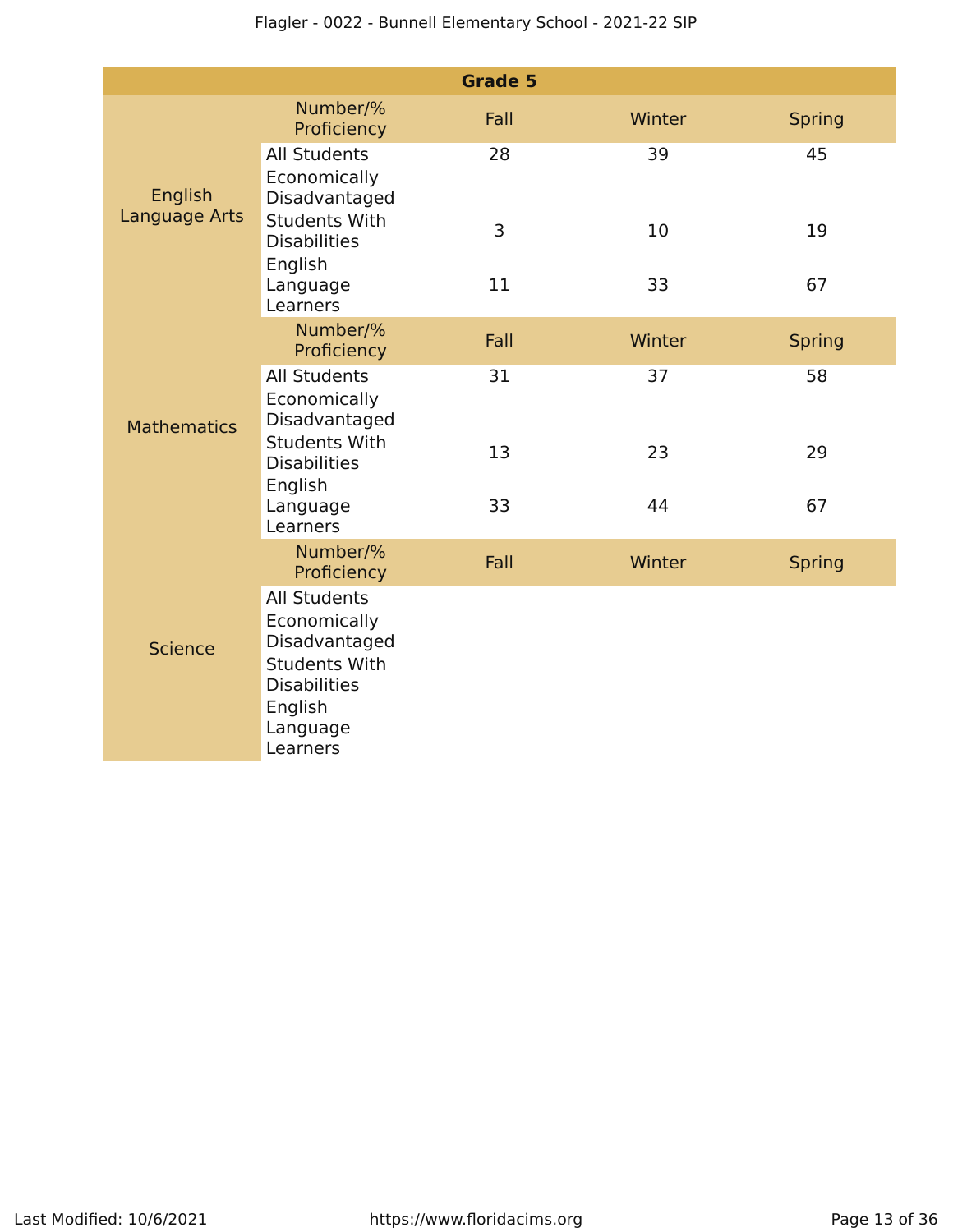|                          |                                                        | Grade 6 |                |               |
|--------------------------|--------------------------------------------------------|---------|----------------|---------------|
| English<br>Language Arts | Number/%<br>Proficiency                                | Fall    | Winter         | <b>Spring</b> |
|                          | <b>All Students</b><br>Economically<br>Disadvantaged   | 30      | 34             | 41            |
|                          | <b>Students With</b><br><b>Disabilities</b><br>English | 3       | $\overline{0}$ | 3             |
|                          | Language<br>Learners                                   | 22      | 27             | 25            |
|                          | Number/%<br>Proficiency                                | Fall    | Winter         | <b>Spring</b> |
| <b>Mathematics</b>       | <b>All Students</b><br>Economically<br>Disadvantaged   | 22      | 36             | 47            |
|                          | <b>Students With</b><br><b>Disabilities</b><br>English | 3       | 9              | 6             |
|                          | Language<br>Learners                                   | 18      | 27             | 38            |

# **Subgroup Data Review**

|                                                  | <b>2021 SCHOOL GRADE COMPONENTS BY SUBGROUPS</b> |                  |                          |                     |                   |                           |             |                   |                                      |                                               |                                         |
|--------------------------------------------------|--------------------------------------------------|------------------|--------------------------|---------------------|-------------------|---------------------------|-------------|-------------------|--------------------------------------|-----------------------------------------------|-----------------------------------------|
| <b>Subgroups</b>                                 | <b>ELA</b><br>Ach.                               | <b>ELA</b><br>LG | <b>ELA</b><br>LG<br>L25% | <b>Math</b><br>Ach. | <b>Math</b><br>LG | <b>Math</b><br>LG<br>L25% | Sci<br>Ach. | <b>SS</b><br>Ach. | <b>MS</b><br>Accel.                  | Grad<br><b>Rate</b>                           | C & C<br><b>Accel</b><br>2019-202019-20 |
| <b>2019 SCHOOL GRADE COMPONENTS BY SUBGROUPS</b> |                                                  |                  |                          |                     |                   |                           |             |                   |                                      |                                               |                                         |
| <b>Subgroups</b>                                 | <b>ELA</b><br>Ach.                               | <b>ELA</b><br>LG | <b>ELA</b><br>LG<br>.25% | <b>Math</b><br>Ach. | <b>Math</b><br>LG | Math<br>LG<br>L25%        | Sci<br>Ach. | <b>SS</b><br>Ach. | <b>MS</b>                            | Grad<br><b>Rate</b><br>Accel. 2017-18 2017-18 | C & C<br><b>Accel</b>                   |
| <b>SWD</b>                                       | 10                                               | 28               | 30                       | 31                  | 44                | 39                        | 15          |                   |                                      |                                               |                                         |
| ELL                                              | 57                                               | 58               |                          | 69                  | 58                | 60                        |             |                   |                                      |                                               |                                         |
| <b>ASN</b>                                       | 70                                               | 60               |                          | 80                  | 70                |                           |             |                   |                                      |                                               |                                         |
| <b>BLK</b>                                       | 32                                               | 46               | 47                       | 36                  | 49                | 50                        | 23          |                   |                                      |                                               |                                         |
| <b>HSP</b>                                       | 59                                               | 53               |                          | 64                  | 62                | 53                        | 57          |                   |                                      |                                               |                                         |
| <b>MUL</b>                                       | 63                                               | 56               |                          | 70                  | 75                |                           |             |                   |                                      |                                               |                                         |
| <b>WHT</b>                                       | 56                                               | 57               | 52                       | 63                  | 59                | 49                        | 49          |                   |                                      |                                               |                                         |
| <b>FRL</b>                                       | 45                                               | 51               | 47                       | 51                  | 53                | 50                        | 39          |                   |                                      |                                               |                                         |
|                                                  |                                                  |                  | <b>2018 SCHOOL</b>       |                     |                   |                           |             |                   | <b>GRADE COMPONENTS BY SUBGROUPS</b> |                                               |                                         |
| <b>Subgroups</b>                                 | <b>ELA</b><br>Ach.                               | <b>ELA</b><br>LG | <b>ELA</b><br>LG<br>L25% | <b>Math</b><br>Ach. | <b>Math</b><br>LG | <b>Math</b><br>LG<br>L25% | Sci<br>Ach. | <b>SS</b><br>Ach. | <b>MS</b>                            | Grad<br><b>Rate</b><br>Accel. 2016-17 2016-17 | C & C<br><b>Accel</b>                   |
| SWD                                              | 9                                                | 31               | 27                       | 16                  | 34                | 33                        | 9           |                   |                                      |                                               |                                         |
| <b>ELL</b>                                       | 55                                               |                  |                          | 68                  |                   |                           |             |                   |                                      |                                               |                                         |
| <b>ASN</b>                                       | 67                                               |                  |                          | 80                  |                   |                           |             |                   |                                      |                                               |                                         |
| <b>BLK</b>                                       | 36                                               | 41               | 37                       | 38                  | 40                | 42                        | 36          |                   |                                      |                                               |                                         |
| <b>HSP</b>                                       | 57                                               | 54               |                          | 57                  | 49                | 40                        | 50          |                   |                                      |                                               |                                         |
| <b>MUL</b>                                       | 57                                               | 50               |                          | 58                  | 58                |                           | 60          |                   |                                      |                                               |                                         |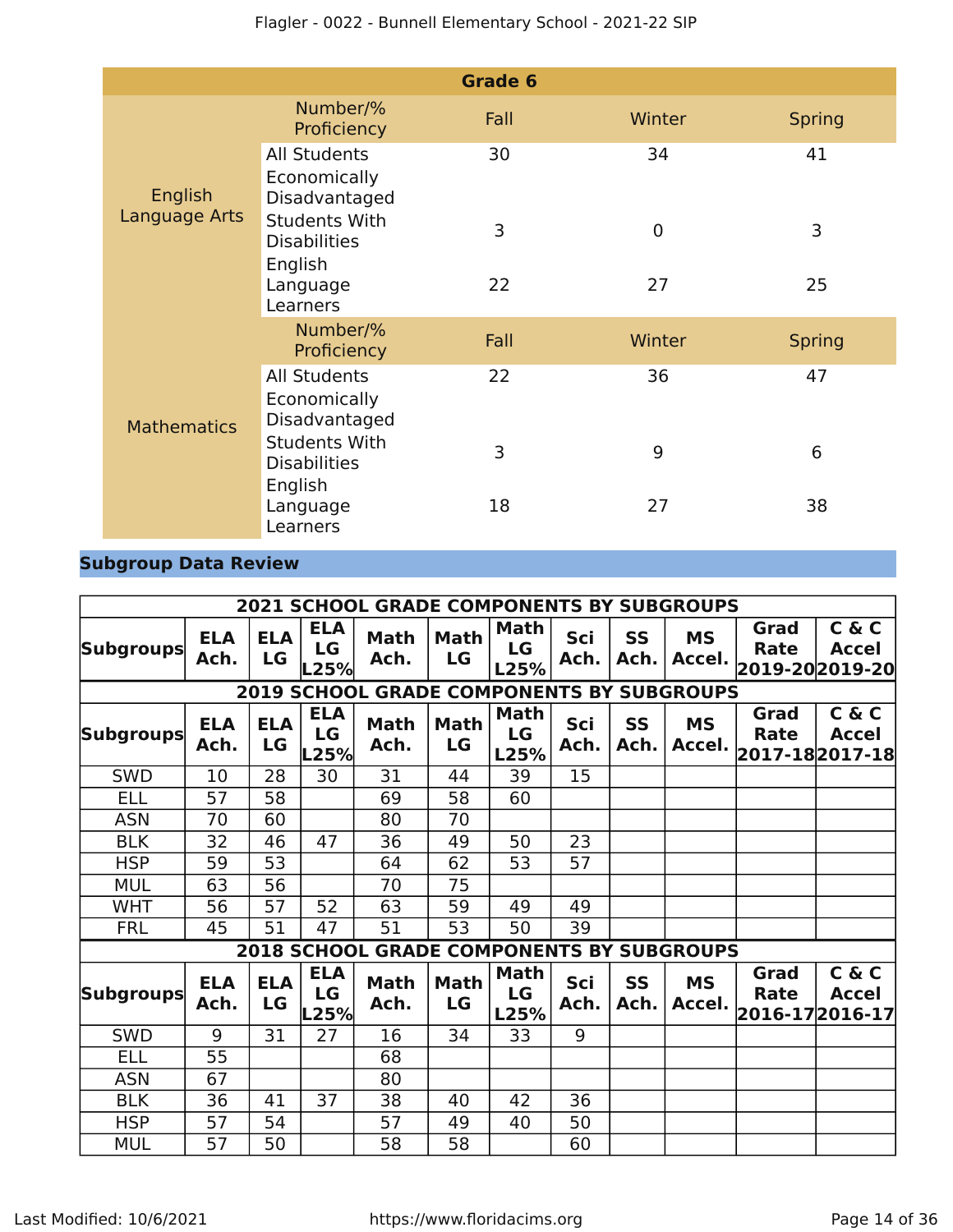| <b>2018 SCHOOL GRADE COMPONENTS BY SUBGROUPS</b> |                    |             |                          |                     |              |                      |             |                   |           |                                             |                       |
|--------------------------------------------------|--------------------|-------------|--------------------------|---------------------|--------------|----------------------|-------------|-------------------|-----------|---------------------------------------------|-----------------------|
| Subgroups                                        | <b>ELA</b><br>Ach. | ELA  <br>LG | <b>ELA</b><br>LG<br>.25% | <b>Math</b><br>Ach. | Math  <br>LG | Math  <br>LG<br>L25% | Sci<br>Ach. | <b>SS</b><br>Ach. | <b>MS</b> | Grad<br>Rate<br>  Accel. $ 2016-17 2016-17$ | C & C<br><b>Accel</b> |
| <b>WHT</b>                                       | 52                 | 47          | 38                       | 60                  | 55           | 44                   | 49          |                   |           |                                             |                       |
| <b>FRL</b>                                       | 44                 | 45          | 38                       | 50                  | 48           | 42                   | 44          |                   |           |                                             |                       |

# **ESSA Data Review**

This data has been updated for the 2018-19 school year as of 7/16/2019.

| <b>ESSA Federal Index</b>                                                       |                 |
|---------------------------------------------------------------------------------|-----------------|
| ESSA Category (TS&I or CS&I)                                                    | <b>TS&amp;I</b> |
| <b>OVERALL Federal Index - All Students</b>                                     | 54              |
| OVERALL Federal Index Below 41% All Students                                    | <b>NO</b>       |
| Total Number of Subgroups Missing the Target                                    | 2               |
| Progress of English Language Learners in Achieving English Language Proficiency | 63              |
| Total Points Earned for the Federal Index                                       | 430             |
| Total Components for the Federal Index                                          | 8               |
| <b>Percent Tested</b>                                                           | 99%             |

# **Subgroup Data**

| <b>Students With Disabilities</b>                                         |            |
|---------------------------------------------------------------------------|------------|
| Federal Index - Students With Disabilities                                | 28         |
| Students With Disabilities Subgroup Below 41% in the Current Year?        | <b>YES</b> |
| Number of Consecutive Years Students With Disabilities Subgroup Below 32% | 2          |
| <b>English Language Learners</b>                                          |            |
| Federal Index - English Language Learners                                 | 61         |
| English Language Learners Subgroup Below 41% in the Current Year?         | <b>NO</b>  |
| Number of Consecutive Years English Language Learners Subgroup Below 32%  | 0          |
| <b>Asian Students</b>                                                     |            |
| Federal Index - Asian Students                                            | 70         |
| Asian Students Subgroup Below 41% in the Current Year?                    | <b>NO</b>  |
| Number of Consecutive Years Asian Students Subgroup Below 32%             | $\Omega$   |
| <b>Black/African American Students</b>                                    |            |
| Federal Index - Black/African American Students                           | 40         |
| Black/African American Students Subgroup Below 41% in the Current Year?   | <b>YES</b> |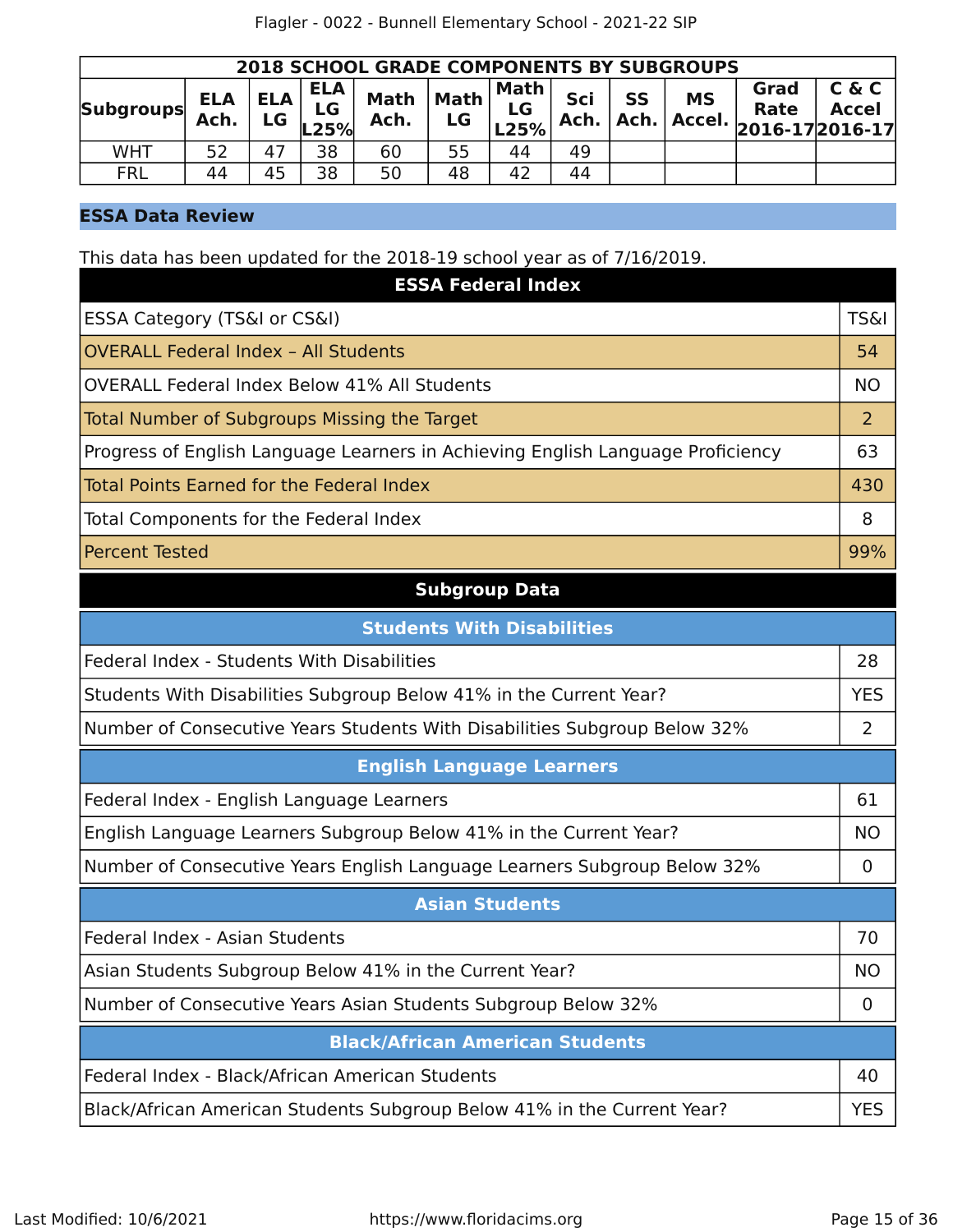| <b>Black/African American Students</b>                                                |             |
|---------------------------------------------------------------------------------------|-------------|
| Number of Consecutive Years Black/African American Students Subgroup Below 32%        | $\mathbf 0$ |
| <b>Hispanic Students</b>                                                              |             |
| Federal Index - Hispanic Students                                                     | 58          |
| Hispanic Students Subgroup Below 41% in the Current Year?                             | <b>NO</b>   |
| Number of Consecutive Years Hispanic Students Subgroup Below 32%                      | 0           |
| <b>Multiracial Students</b>                                                           |             |
| Federal Index - Multiracial Students                                                  | 66          |
| Multiracial Students Subgroup Below 41% in the Current Year?                          | <b>NO</b>   |
| Number of Consecutive Years Multiracial Students Subgroup Below 32%                   | $\mathbf 0$ |
| <b>Native American Students</b>                                                       |             |
| Federal Index - Native American Students                                              |             |
| Native American Students Subgroup Below 41% in the Current Year?                      | N/A         |
| Number of Consecutive Years Native American Students Subgroup Below 32%               | 0           |
| <b>Pacific Islander Students</b>                                                      |             |
| Federal Index - Pacific Islander Students                                             |             |
| Pacific Islander Students Subgroup Below 41% in the Current Year?                     | N/A         |
| Number of Consecutive Years Pacific Islander Students Subgroup Below 32%              | $\mathbf 0$ |
| <b>White Students</b>                                                                 |             |
| Federal Index - White Students                                                        | 55          |
| White Students Subgroup Below 41% in the Current Year?                                | <b>NO</b>   |
| Number of Consecutive Years White Students Subgroup Below 32%                         | 0           |
| <b>Economically Disadvantaged Students</b>                                            |             |
| Federal Index - Economically Disadvantaged Students                                   | 49          |
| Economically Disadvantaged Students Subgroup Below 41% in the Current Year?           | <b>NO</b>   |
| Number of Consecutive Years Economically Disadvantaged Students Subgroup Below<br>32% | 0           |

# **Analysis**

# **Data Analysis**

Answer the following analysis questions using the progress monitoring data and state assessment data, if applicable.

# **What trends emerge across grade levels, subgroups and core content areas?**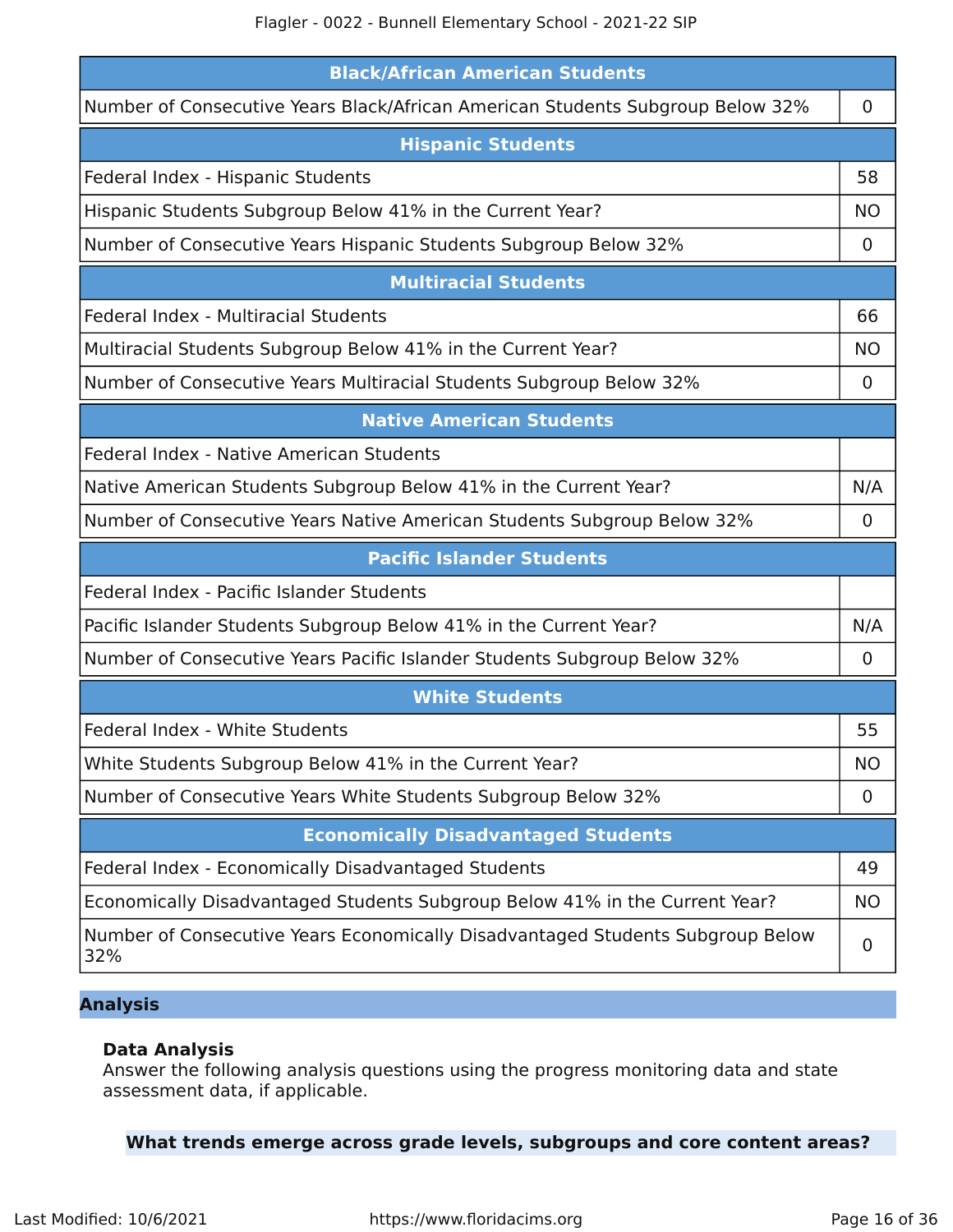Within the previous three years of FSA testing Bunnell Elementary students have scored at 45% proficiency or lower in 5th grade Science.

FSA results from the 2020-21 school year did not follow any previous trends. Utilizing the 2018-19 FSA data and the 2020-21 iReady data:

ELA trends:

4th and 5th grade perform at lower proficiency rates on both FSA and iReady than all other grade levels.

ESE student grade level proficiency in 1st, 4th, and 5th grade are lower than 20% ESE student growth from Fall to Spring in 1st, 4th, and 5th grades are lower than all other grade levels

English Language Learner proficiency levels are at or above the grade level average except in 1st and 2nd grades.

Math trends:

4th and 5th grade perform at lower proficiency rates than all other grade levels on FSA All grade levels perform at similar proficiency rates in iReady

ESE student grade level proficiency in 4th grade is significantly lower than all other grade levels in iReady at 15% proficiency while other grade levels are at an average of 35% proficiency

ESE student growth from Fall to Spring in 4th, and 5th grades are lower than all other grade levels

English Language Learner proficiency levels are at or above the grade level average except in 1st and 2nd grades.

# **What data components, based off progress monitoring and 2019 state assessments, demonstrate the greatest need for improvement?**

According to 2018-19 FSA data as well as iReady data, the areas of greatest need include:

5th Grade Science

Strengthening Tier 1 instruction to increase overall grade level proficiency 4th and 5th grade interventions in both ELA and Math ESE instructional strategies on grade level content

# **What were the contributing factors to this need for improvement? What new actions would need to be taken to address this need for improvement?**

Some of the factors that contribute to the needs for improvement include: An increased number of new hires and mid-year hires over the last 2 school years Changes in grade level standards, without changes to core curriculum, requiring additional content knowledge and planning for teachers

The number of students scoring more than one grade level below proficiency in need on interventions

# **What data components, based off progress monitoring and 2019 state assessments, showed the most improvement?**

According to FSA, 5th grade ELA proficiency increased from 45% to 51% iReady progress monitoring signifies the greatest improvement occurring in 2nd and 3rd grade ELA with increases of 42 points in 2nd grade 55 points in 3rd grade iReady progress monitoring signifies the greatest improvement occurring in 1st and 4th grade Math with increases of 45 points in 1st grade and 40 points in 4th grade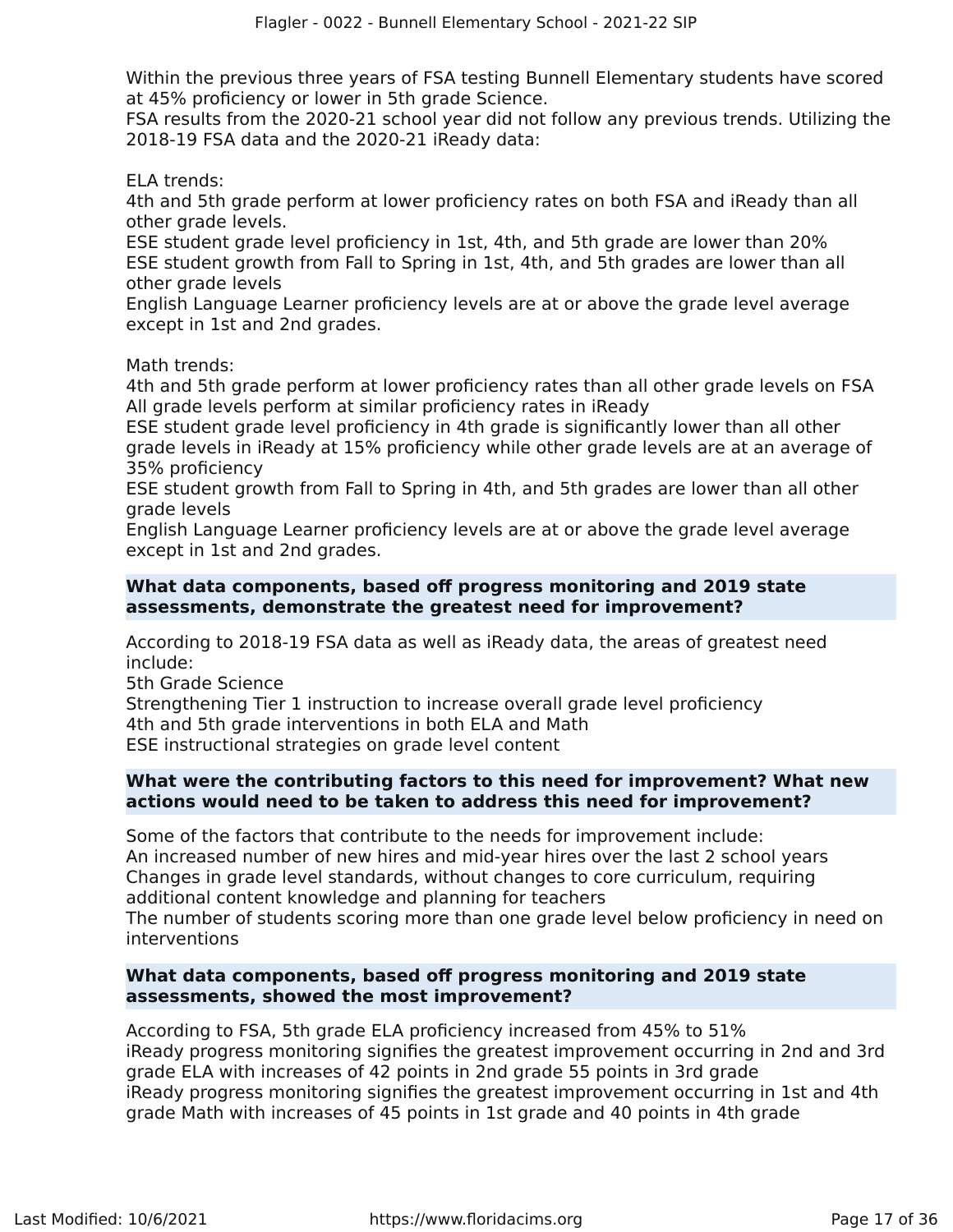Students with disabilities made the greatest improvements in 2nd and 3rd grade with increases of 30 to 45 points in both reading and math.

# **What were the contributing factors to this improvement? What new actions did your school take in this area?**

Some of the factors that contribute to the improvements at Bunnell Elementary include: The implementation of intervention blocks called PUP times at the same time across the grade level with an individual focus on each students greatest need

The implementation of high support classes at each grade level that provide consistent and intensive supports to our most struggling students with disabilities.

# **What strategies will need to be implemented in order to accelerate learning?**

In order to accelerate learning Bunnell Elementary will need to implement A teacher retention program to meet the needs of the multiple new hires Accountability and collaboration practices for Tier 1 instruction Previewing strategies for students with disabilities to better access grade level curriculum

# **Based on the contributing factors and strategies identified to accelerate learning, describe the professional development opportunities that will be provided at the school to support teachers and leaders.**

The following are professional development opportunities that will be provided to support teachers and leaders throughout the 2021-22 school year:

Grade level mentors for new hires

Academic coach and district level support meetings for new hires

Online school-wide practices training for new hires

Administrative support for new hires

Grade level planning sessions that focus on new standards and core curriculum Collaborative assessment analysis for individual classrooms in Tier 1 instruction Monthly progress monitoring meetings reviewing Tier 1 instructional outcomes Monthly support facilitation meetings to review strategy implementation and successes in previewing across campus

# **Provide a description of the additional services that will be implemented to ensure sustainability of improvement in the next year and beyond.**

As the 2021-22 school year begins to show results, we will have a better understanding of what procedures to sustain and how. In order to build sustainability many of our new hire opportunities are housed in Schoology which is an online platform that can be reused in future school years.

All grade level meetings are recorded through the use of an agenda and live curriculum maps that can be maintained in future school years.

A systematic approach is begin created for the progress monitoring procedures so as to be replicated and provided to new hires in future school years.

# **Part III: Planning for Improvement**

<span id="page-17-0"></span>**Areas of Focus:**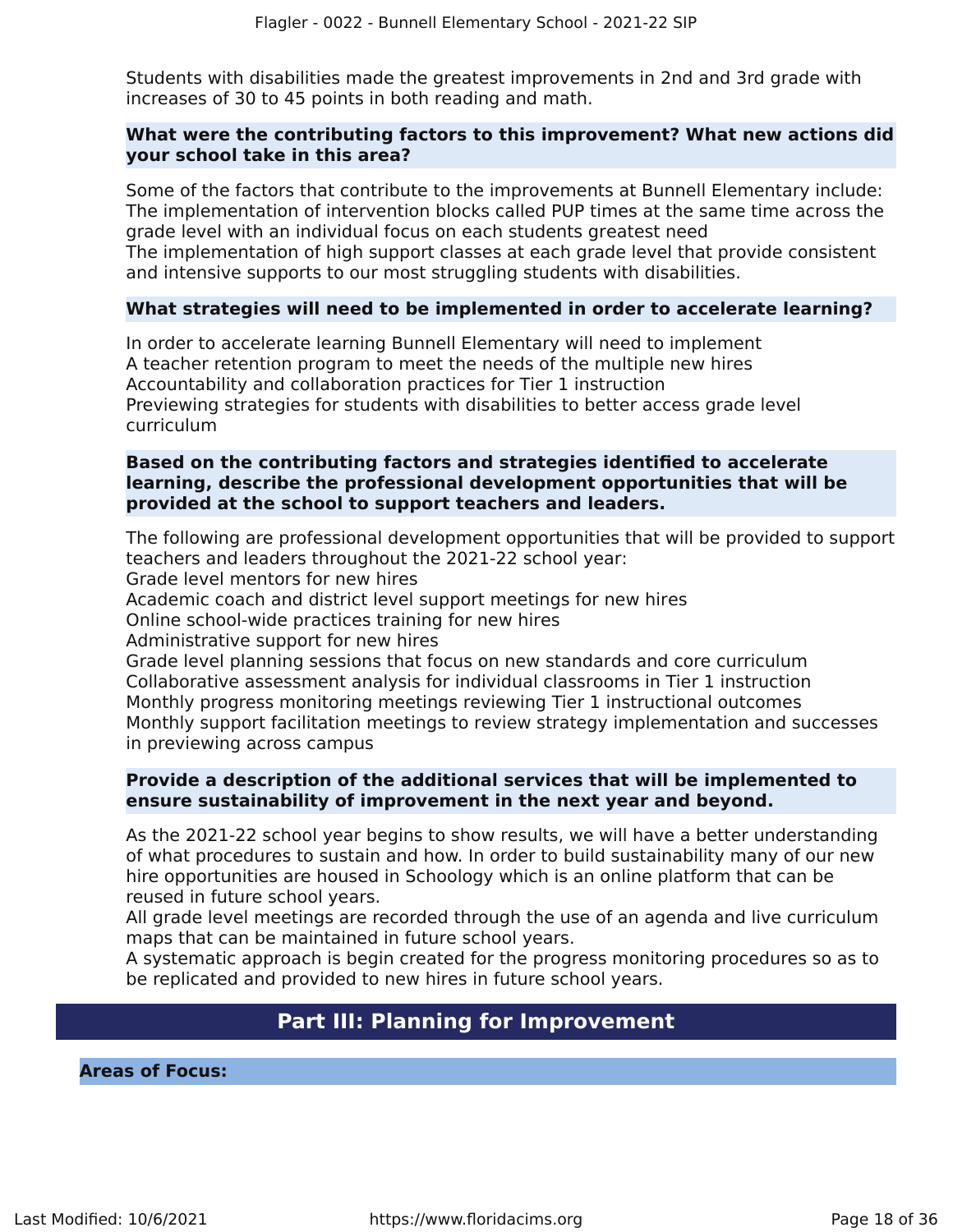|                                                                                  | #1. Instructional Practice specifically relating to ELA                                                                                                                                                                                                                                                                                                                                                                                                                                                                                                                                                                                                                                                                                                                                                                                                                                                                                                                                                                                                                                                                                 |
|----------------------------------------------------------------------------------|-----------------------------------------------------------------------------------------------------------------------------------------------------------------------------------------------------------------------------------------------------------------------------------------------------------------------------------------------------------------------------------------------------------------------------------------------------------------------------------------------------------------------------------------------------------------------------------------------------------------------------------------------------------------------------------------------------------------------------------------------------------------------------------------------------------------------------------------------------------------------------------------------------------------------------------------------------------------------------------------------------------------------------------------------------------------------------------------------------------------------------------------|
| <b>Area of</b><br><b>Focus</b><br><b>Description</b><br>and<br><b>Rationale:</b> | According to our 2020-2021 FSA data, only 42% of 3rd grade students, 43%<br>of 4th grade students, 51% of 5th grade students, and 38% of our 6th grade<br>students scored a level 3 or higher on the ELA assessment.<br>In relation to writing on the FSA, 9% of all 4th graders and 4% of 5th graders<br>scored 0 points, 30% of 4th graders and 22% of 5th graders scored 2-4<br>points, while 0 students in 4th grade and 1 student in 5th grade scored<br>above an 8.<br>According to the final iReady diagnostic of the 2020-2021 school year in<br>relation to phonics, 89% of Kindergarten students, 50% of 1st grade<br>students, 59% of 2nd grade students, 77% of 3rd grade students, 49% of 4th<br>grade students, 47% of 5th grade students, and 40% of 6th grade students<br>are on level.                                                                                                                                                                                                                                                                                                                                 |
| <b>Measureable</b><br><b>Outcome:</b>                                            | In grades Kindergarten through 2nd grade, students will progress in phonics<br>skills throughout the year such that 70% of students will demonstrate<br>mastery of grade level phonics concepts by the school year's end as<br>evidenced by the CORE reading assessment. In grades 3-6, 70% of students<br>will score at least 3 out of 5 points on a school-based rubric focused on<br>writing instruction. In grades Kindergarten through 6th grade, 70% of<br>students in each class will score 70% or higher on the grade level ELA<br>assessments.                                                                                                                                                                                                                                                                                                                                                                                                                                                                                                                                                                                 |
| <b>Monitoring:</b>                                                               | Kindergarten through 3rd grade phonics mastery levels will be monitored<br>through the use of the CORE reading assessment that will be provided to all<br>students at least 3 times within the school year. Students in grades 4-6 will<br>be monitored based on those who score below 120 wpm fluency and show<br>the need for additional phonics interventions.<br>Grades 3-6 writing outcomes will be monitored through quarterly teacher<br>instructional rounds ratings to determine at what rubric level students are<br>performing as well as grade level review of writing responses from the<br>Benchmark and HMH reading series.<br>Mastery of grade level skills for Kindergarten through 6th grade students will<br>be evaluated through the common assessments in the Tier 1 Reading<br>curriculum. Skills mastery will be evaluated by the unit test in the Benchmark<br>ELA curriculum or HMH for 6th grade. These assessments will be taken on<br>paper and input into the online platforms of Benchmark and HMH in order to<br>provide timely feedback and make instructional decisions throughout the<br>school year. |
| <b>Person</b><br>responsible<br>for<br>monitoring<br>outcome:                    | April Adams (adamsa@flaglerschools.com)                                                                                                                                                                                                                                                                                                                                                                                                                                                                                                                                                                                                                                                                                                                                                                                                                                                                                                                                                                                                                                                                                                 |
| <b>Evidence-</b><br>based<br><b>Strategy:</b>                                    | In addition to the evidence based core curriculum, Kindergarten through 2nd<br>grade classrooms will use Wilson's Fundations for their Tier 1 phonics<br>instruction.<br>Students who are in need of additional interventions in Kindergarten through<br>6th grade will participate in direct instruction focused on their first area of<br>need. This will take place 4 days per week for 30 minutes and will focus on<br>the deficit skill for each student utilizing additional evidence based resources<br>such as REWARDS, Read Naturally, and iReady tools for instruction. These<br>interventions will be given by a qualified teacher or academic coach.                                                                                                                                                                                                                                                                                                                                                                                                                                                                        |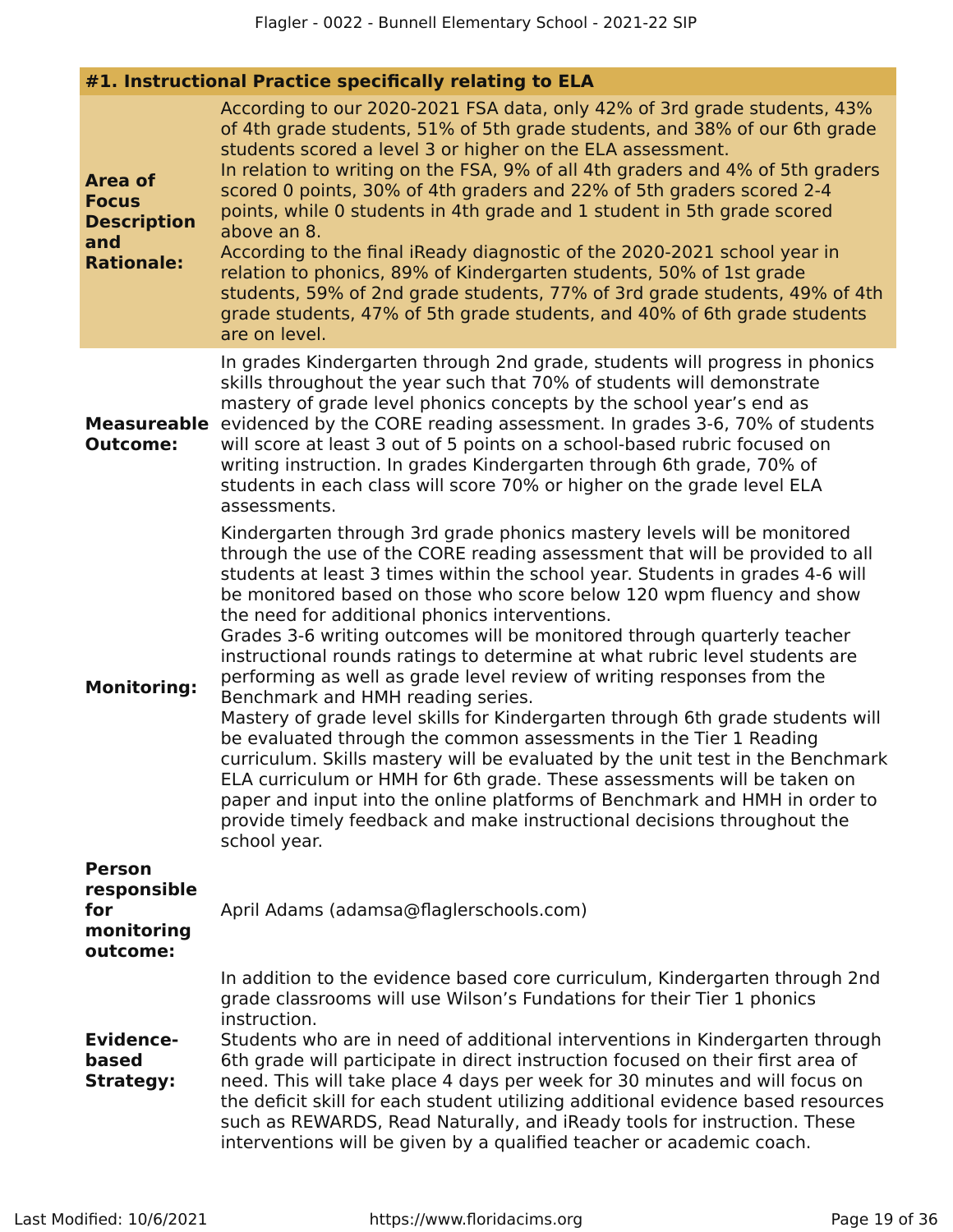# **Rationale**

| for              | Direct instruction has an effect size of 0.60, mastery learning 0.57, and |
|------------------|---------------------------------------------------------------------------|
| <b>Evidence-</b> | phonics instruction (utilized in REWARDS and Wilson Fundations) 0.70. All |
| based            | curriculum chosen for direct instruction are evidence based resources.    |
| <b>Strategy:</b> |                                                                           |

# **Action Steps to Implement**

Based upon data from the iReady diagnostic and CORE phonics assessment, students will be grouped based on their individual needs.

# **Person**

**Responsible** April Adams (adamsa@flaglerschools.com)

Data from individual students will be monitored monthly to determine if a student has mastered the skill and will need to move to a new skill.

**Person Responsible** April Adams (adamsa@flaglerschools.com)

The "gap" standards will be identified and a schedule will be implemented to teach skills that will be assessed k-2 for foundational skills.

**Person Responsible** April Adams (adamsa@flaglerschools.com)

Grade level assessments will be reviewed by the leadership team and meetings will be held with teachers to review student data in classes where 70% of students have not met the 70% average goal. Within the meeting the team will develop a plan for how to meet those students needs within the next reading Unit.

**Person Responsible** Donelle Evensen (evensend@flaglerschools.com)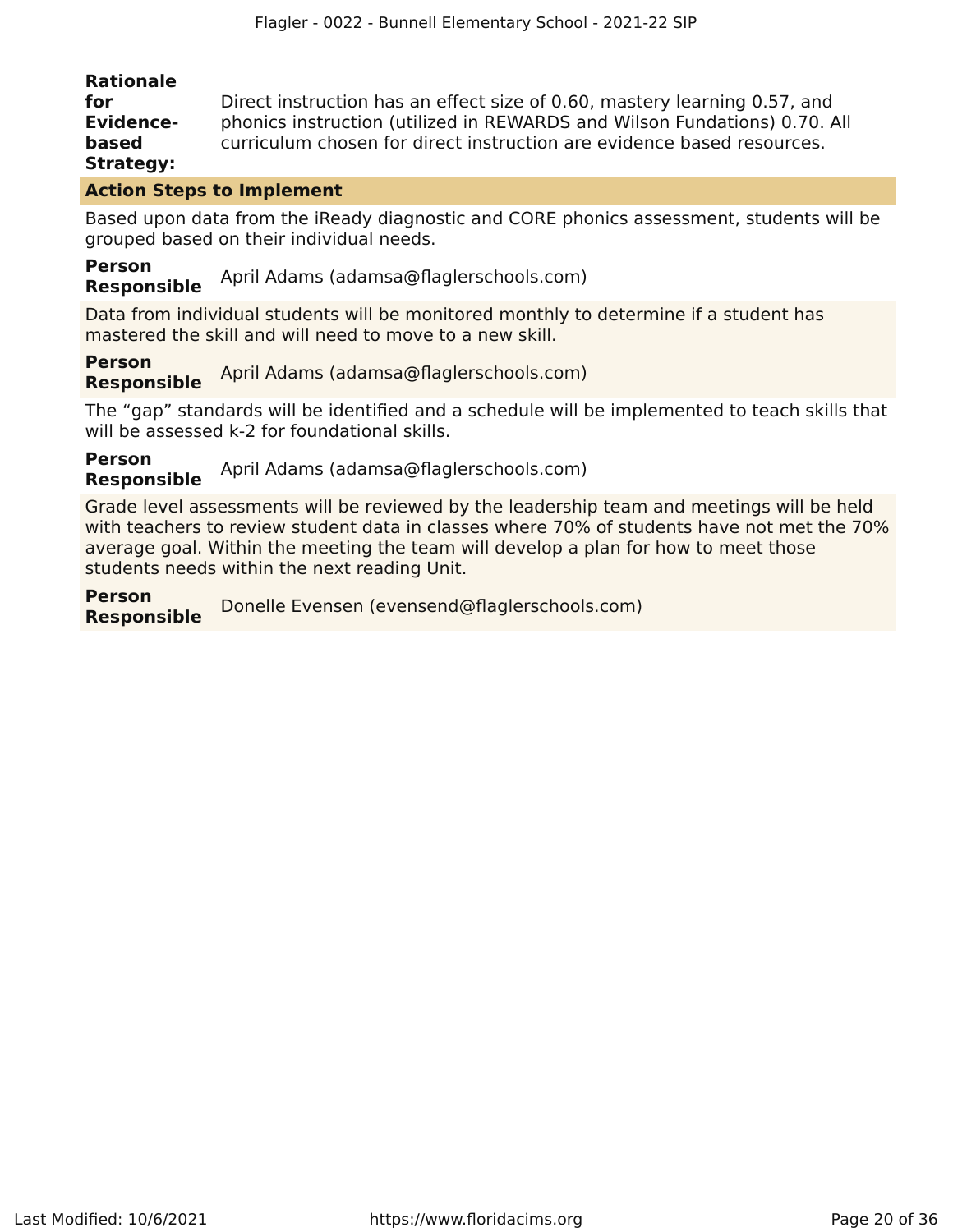|                                                                                  | #2. Leadership specifically relating to Teacher Recruitment and Retention                                                                                                                                                                                                                                                                                                                                                                                                                                                                                                                                                |
|----------------------------------------------------------------------------------|--------------------------------------------------------------------------------------------------------------------------------------------------------------------------------------------------------------------------------------------------------------------------------------------------------------------------------------------------------------------------------------------------------------------------------------------------------------------------------------------------------------------------------------------------------------------------------------------------------------------------|
| <b>Area of</b><br><b>Focus</b><br><b>Description</b><br>and<br><b>Rationale:</b> | The 2021-22 school year, 18 out of 56 (32%) teachers are new to Bunnell<br>Elementary. In providing thoughtful support for teachers we intend to retain<br>the majority of these new teachers for the following school year.                                                                                                                                                                                                                                                                                                                                                                                             |
| <b>Measureable</b><br><b>Outcome:</b>                                            | Within the 2021-22 school year Bunnell Elementary will provide four different<br>levels of support for all new Bunnell Elementary teachers. New teachers<br>starting in August will have 20 or more opportunities for mentoring and<br>planned supports throughout the school year, combining the four levels of<br>support. These levels of support will include a grade level mentor, a coach<br>level mentor, provision of courses to provide professional learning on topics<br>already implemented at Bunnell Elementary, as well as Administrative level<br>of support.                                            |
| <b>Monitoring:</b>                                                               | Grade level mentors will keep sign-in sheets dating the times when they<br>meet with their mentees as well as coaches and administrators. Courses<br>completed will be monitored through Schoology as well as ERO which will<br>help determine who started and completed these courses as well as<br>completed follow up assignments. Completion of modules in the course will<br>be reviewed monthly by academic and behavioral coaches who will follow-up<br>and provide assistance as needed. Modules are optional for teachers,<br>however those who complete will receive recertification points and stipends.      |
| <b>Person</b><br>responsible<br>for<br>monitoring<br>outcome:                    | Tom Westly (westlyt@flaglerschools.com)                                                                                                                                                                                                                                                                                                                                                                                                                                                                                                                                                                                  |
| <b>Evidence-</b><br>based<br><b>Strategy:</b>                                    | Multilayered teacher mentoring will be implemented during the 2021-2022<br>school year. Mentees will meet with their grade level mentor on a bi-weekly<br>basis to discuss pre-determined topics, and they will meet with academic<br>coaches, as well as district level curriculum specialists, monthly to discuss<br>pre-determined school-wide related topics. Mentee teachers will also have<br>access to additional paid professional learning related to academic<br>instruction and behavior/classroom management, and will have a designated<br>administrator who will provide additional follow-up and support. |
| <b>Rationale</b><br>for<br><b>Evidence-</b><br>based<br><b>Strategy:</b>         | New teacher induction and teacher mentoring is widely supported by<br>research and is demonstrated to be an effective educational practice. As<br>stated by Ingersoll and Strong, "evaluations of specific school district or<br>state beginning teacher induction programs found that induction had positive<br>effects on student achievement." (The Impact of Induction and Mentoring<br>Programs for Beginning Teachers, 2011)                                                                                                                                                                                       |

# **Action Steps to Implement**

School leadership, including administration and academic coaches, will identify current faculty to serve as mentors.

**Person Responsible** Donelle Evensen (evensend@flaglerschools.com)

A new teacher orientation and mentoring meeting will be held to roll out the mentoring process.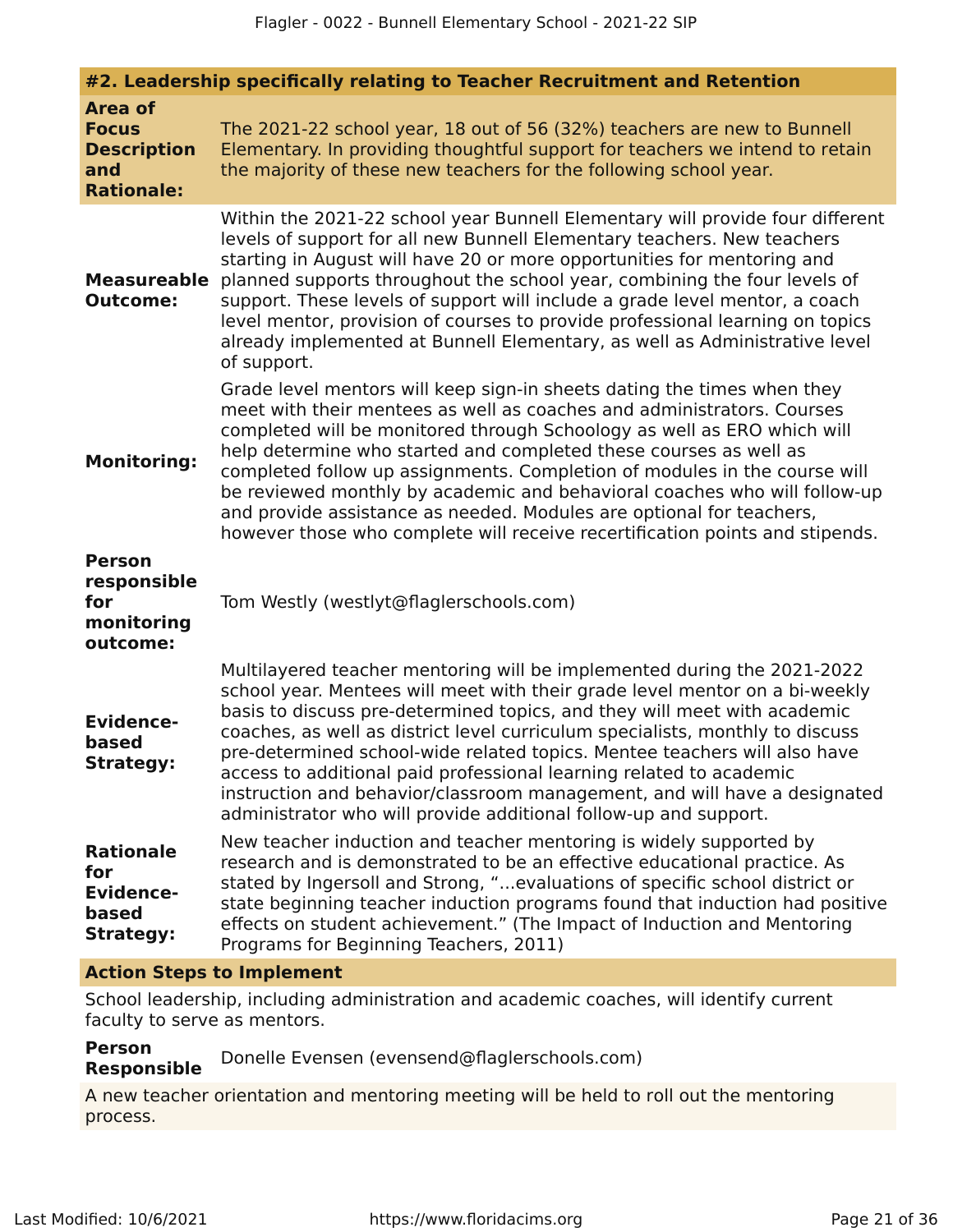#### **Person Responsible** Donelle Evensen (evensend@flaglerschools.com)

A calendar of meetings with coach level mentors has been developed to ensure mentoring occurs, with follow-up by school leadership team.

#### **Person** April Adams (adamsa@flaglerschools.com)

Schoology courses must be created focused on behavior as well as curriculum school-wide initiatives along with the ERO sign in process.

#### **Person Responsible** Donelle Evensen (evensend@flaglerschools.com)

Monitoring of Schoology course completion and followup completion for ERO.

**Person Responsible** Tom Westly (westlyt@flaglerschools.com)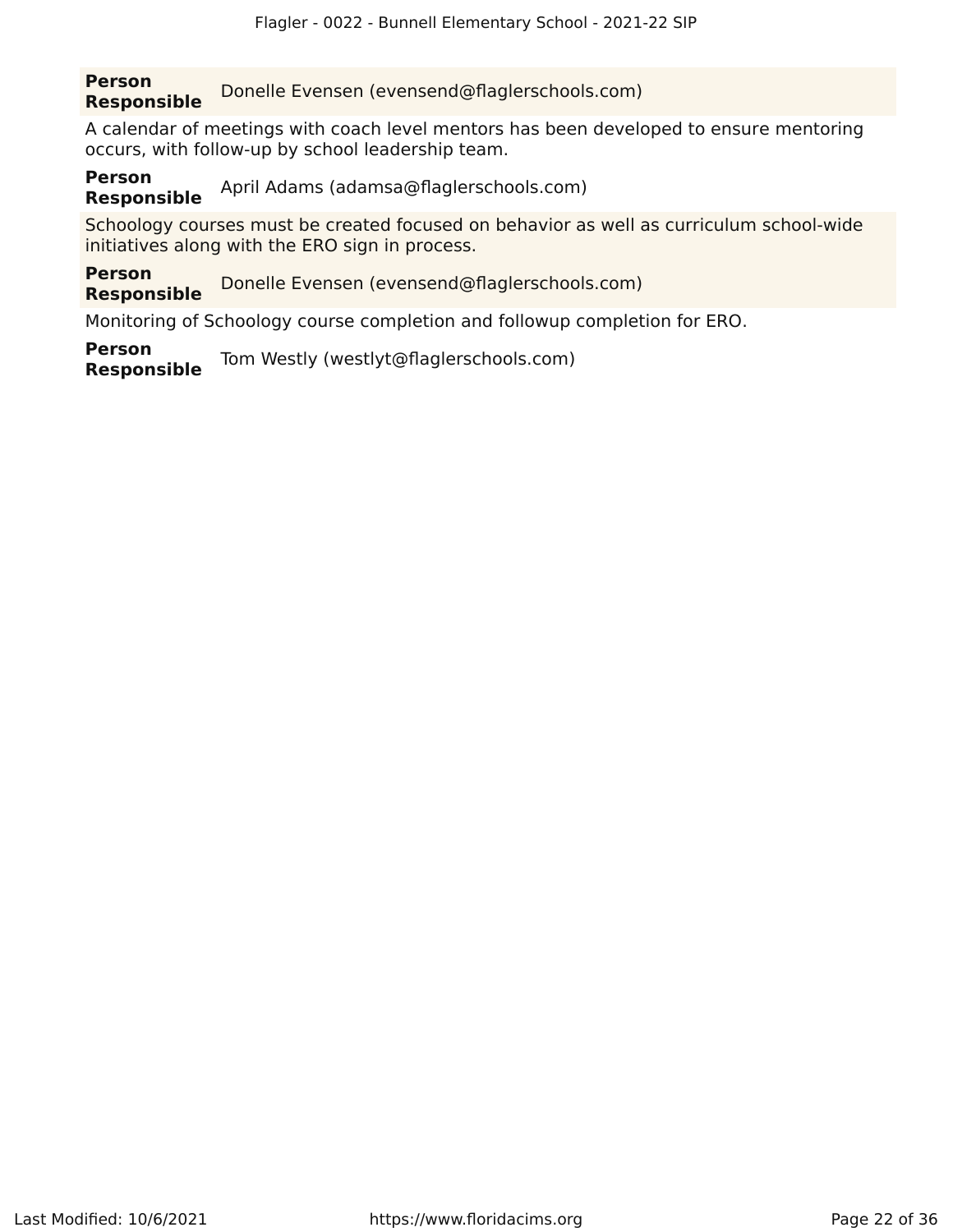**#3. Culture & Environment specifically relating to Equity & Diversity**

| <b>Area of</b><br><b>Focus</b><br><b>Description</b><br>and<br><b>Rationale:</b> | Several indicators were used to determine a critical need of providing<br>targeted support to families. Student growth and achievement, attendance<br>records, social work referrals, mental health counseling referrals, discipline<br>incidents, and free/reduced lunch qualification were factors used to identify<br>students and families that could benefit from additional support provided by<br>the school and community.                                                                                                                                                                                                                                                           |
|----------------------------------------------------------------------------------|----------------------------------------------------------------------------------------------------------------------------------------------------------------------------------------------------------------------------------------------------------------------------------------------------------------------------------------------------------------------------------------------------------------------------------------------------------------------------------------------------------------------------------------------------------------------------------------------------------------------------------------------------------------------------------------------|
| <b>Measureable</b><br><b>Outcome:</b>                                            | In the 2021-22 school year, 20 families will be identified to receive targeted<br>family support. Support for each family will be determined by the family's<br>needs with their input and interests. In order to provide continuous support to<br>these families, quarterly meetings will be held to learn about the families and<br>how the school and community may help them meet their family and<br>individual student goals. Additionally, there will be follow-up and progress<br>monitoring to occur with the identified families each quarter.                                                                                                                                     |
| <b>Monitoring:</b>                                                               | Once family and individual student goals are created, data will be reviewed<br>at least quarterly in order to determine progress towards those goals. Any<br>additional support the family may need to meet those goals will also be<br>identified and implemented. Sign in sheets and goal monitoring sheets will be<br>kept throughout the school year. Student school performance data will be<br>closely monitored to evaluate school achievement impacts.                                                                                                                                                                                                                               |
| <b>Person</b><br>responsible<br>for<br>monitoring<br>outcome:                    | Cari Hankerd (hankerdc@flaglerschools.com)                                                                                                                                                                                                                                                                                                                                                                                                                                                                                                                                                                                                                                                   |
| <b>Evidence-</b><br>based<br><b>Strategy:</b>                                    | Effective school-community relations have been established as a key<br>performance indicator in a multitude of longitudinal studies. Families will be<br>incentivized to participate in connecting with community and school based<br>resources. These connections will fill a variety of needs that the family and<br>student may have, which will in turn improve the relationship between the<br>family, school, community and, potentially, the family's ability to focus on<br>prioritizing the educational needs of the student. Resources will address<br>issues such as food security, personal health and safety, housing, mental<br>health support, and educational interventions. |
| <b>Rationale</b><br>for<br><b>Evidence-</b><br>based<br><b>Strategy:</b>         | As previously stated and, among the qualitative knowledge of student<br>services staff and school personnel, there is significant research that<br>supports the importance of school-community relations. In a study published<br>in 2010 by the Harvard Family Research Project, findings included the<br>following: "When schools and community organizations work together to<br>support learning, everyone benefits. Partnerships can serve to strengthen,<br>support, and even transform individual partners, resulting in improved<br>program quality, more efficient use of resources, and better alignment of<br>goals and curricula."                                               |
| Action Stans to Implament                                                        |                                                                                                                                                                                                                                                                                                                                                                                                                                                                                                                                                                                                                                                                                              |

# **Action Steps to Implement**

Reach out to local community organizations and school district departments offering relevant services and resources to identified families.

#### **Person Responsible** Cari Hankerd (hankerdc@flaglerschools.com)

Create calendar of events including information night and follow-up events.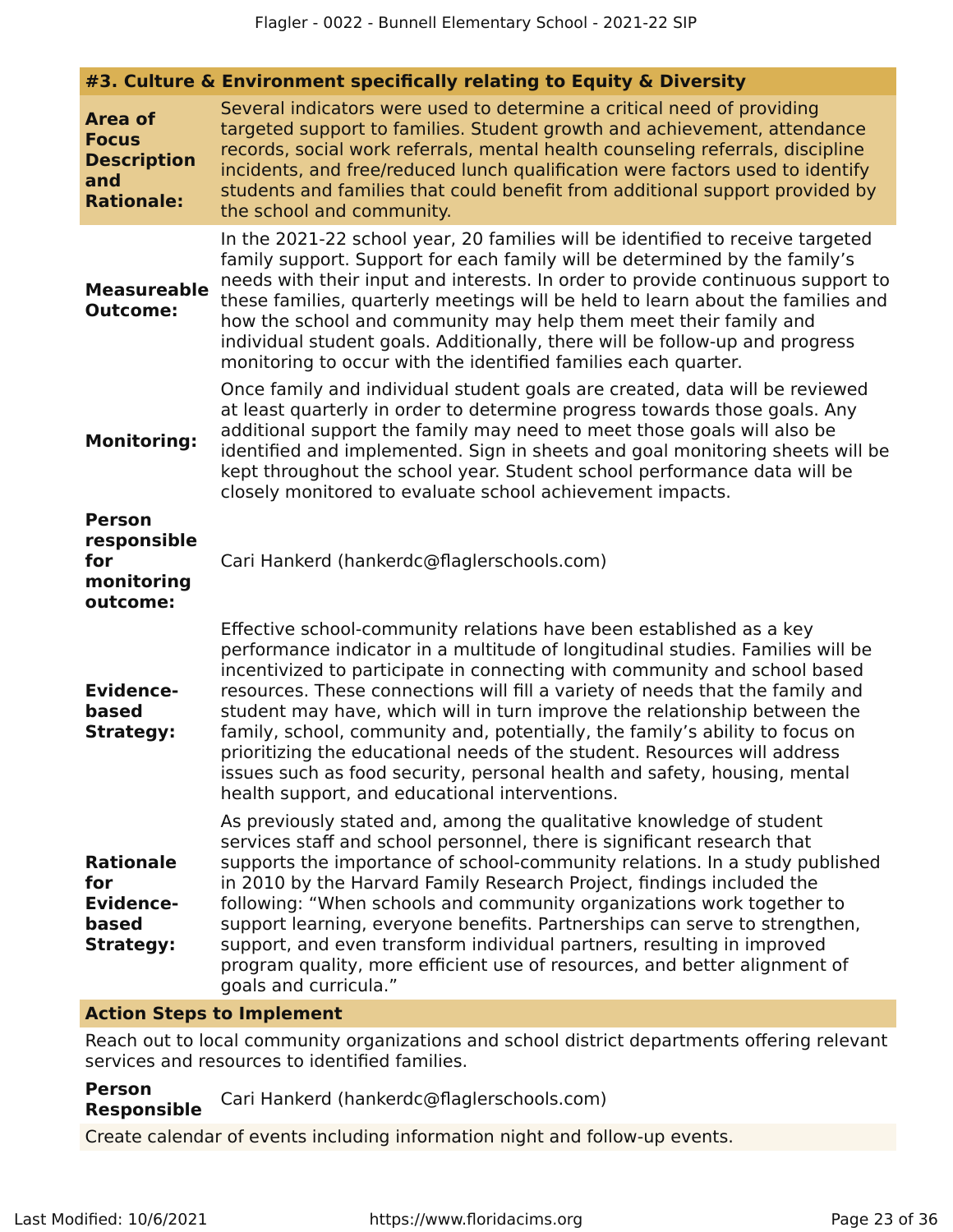**Person Responsible** Cari Hankerd (hankerdc@flaglerschools.com)

Connect with organizations able to provide funding and incentives to families for their participation.

**Person** Cari Hankerd (hankerdc@flaglerschools.com)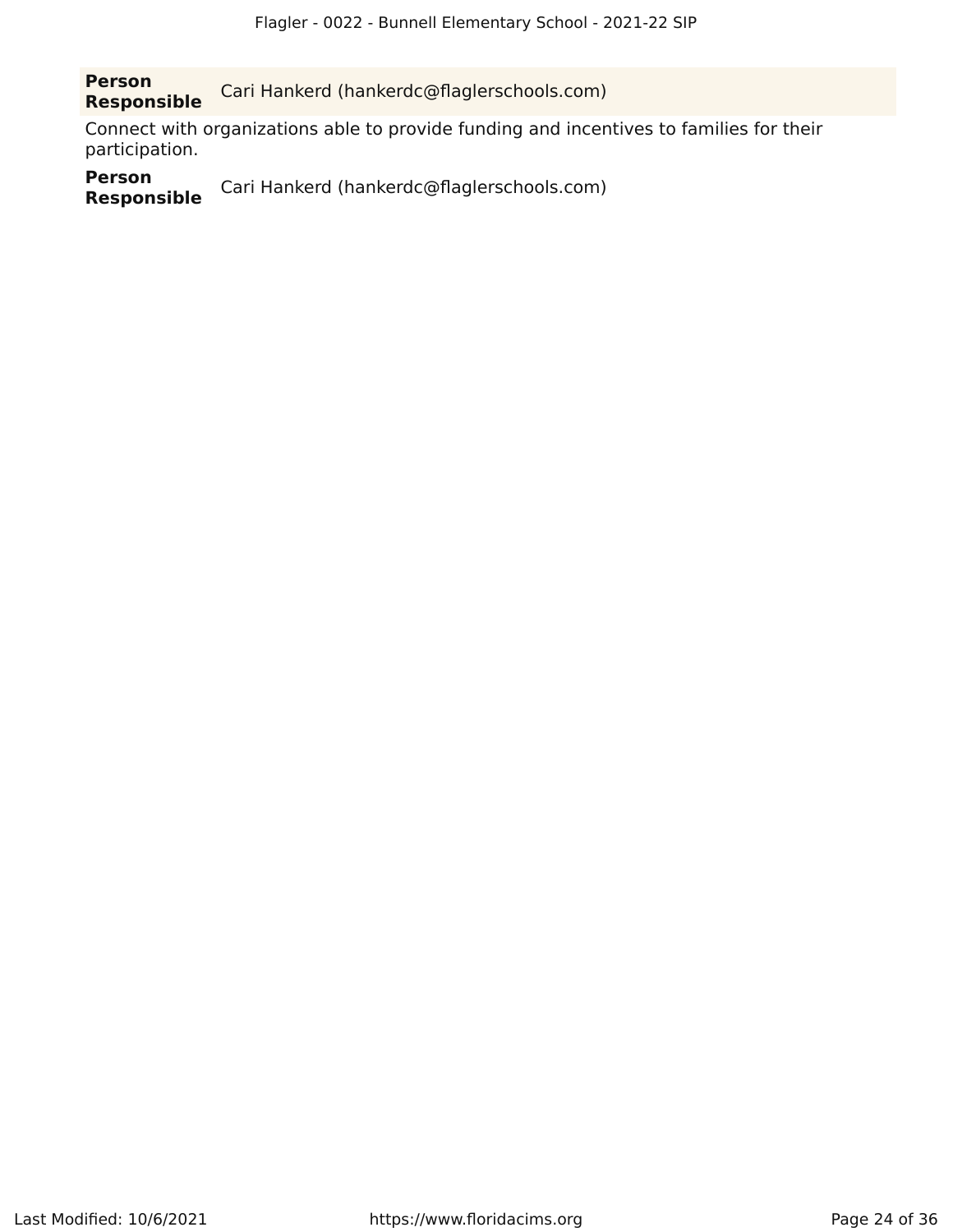**#4. ESSA Subgroup specifically relating to Students with Disabilities**

| <b>Area of</b><br><b>Focus</b><br><b>Description</b><br>and<br><b>Rationale:</b> | Students with disabilities were identified as an ESSA subgroup based on<br>student performance data. Overall, students with disabilities demonstrated a<br>value of 21 on the federal percent of point index rating.<br>According to 2020-21 iReady, the percent of students proficient in ELA across<br>grade levels as compared to students with disabilities reveals a gap of<br>between 20 and 33 percentage points.                                                                                                                                                                                                                                                                                                                                                                              |
|----------------------------------------------------------------------------------|-------------------------------------------------------------------------------------------------------------------------------------------------------------------------------------------------------------------------------------------------------------------------------------------------------------------------------------------------------------------------------------------------------------------------------------------------------------------------------------------------------------------------------------------------------------------------------------------------------------------------------------------------------------------------------------------------------------------------------------------------------------------------------------------------------|
| <b>Measureable</b><br><b>Outcome:</b>                                            | In the 2021-22 school year Bunnell Elementary will decrease the gap<br>between grade level proficiency and proficiency of students with disabilities<br>to 25 percentage points or less at all grade levels as evidenced by grade<br>level ELA assessments (Wilsons, Benchmark, and HMH) as well as winter & or<br>Spring iReady diagnostics.                                                                                                                                                                                                                                                                                                                                                                                                                                                         |
| <b>Monitoring:</b>                                                               | Teachers and students will track their own progress towards their goals with<br>data chats taking place within the classroom. The leadership team will review<br>all grade level ELA assessments within a week of their completion to<br>determine proficiency on each assessment as well as the gap between grade<br>level proficiency and proficiency of students with disabilities. Leadership<br>team members will hold data chats with classroom teachers on the results of<br>these assessments including the success of students with disabilities. The<br>leadership team will review iReady diagnostic assessments after each<br>completion to determine proficiency on each assessment as well as the gap<br>between grade level proficiency and proficiency of students with disabilities. |
| <b>Person</b><br>responsible<br>for<br>monitoring<br>outcome:                    | Donelle Evensen (evensend@flaglerschools.com)                                                                                                                                                                                                                                                                                                                                                                                                                                                                                                                                                                                                                                                                                                                                                         |
| <b>Evidence-</b><br>based<br><b>Strategy:</b>                                    | Classroom teachers as well as ESE teachers will hold data chats with all<br>students in order to set goals and require students to graph those goals<br>consistently throughout the school year. In participating in grade level<br>meetings, ESE teachers will have a deeper understanding of vocabulary and<br>concepts to be taught in the upcoming weeks and month in classrooms.<br>Having this information will help them to create lesson plans and<br>interventions that preview these vocabulary terms multiple times before it is<br>used in the classroom and provide background knowledge on skills that will<br>be necessary for students to better participate and understand the<br>instruction within their homeroom classes when it is provided.                                     |
| <b>Rationale</b><br>for<br><b>Evidence-</b><br>based<br><b>Strategy:</b>         | According to Hattie's research with high yield strategies goal setting and<br>follow through is effective as evidenced by self reported grades having an<br>effect size of 1.33 followed by learning goals at .68 and goal commitment at<br>.40. Previewing/Prior knowledge are also important with strategy to integrate<br>prior knowledge having an effect size of .93 followed by acceleration at .68                                                                                                                                                                                                                                                                                                                                                                                             |
|                                                                                  | Astian Chang to Implement                                                                                                                                                                                                                                                                                                                                                                                                                                                                                                                                                                                                                                                                                                                                                                             |

# **Action Steps to Implement**

Teachers and ESE teachers will be provided with rosters that identify students falling into this ESSA category.

#### **Person Responsible** Tom Westly (westlyt@flaglerschools.com)

Teachers will hold data chats with students to set and review individual goals for students and provide them information needed to graph their progress.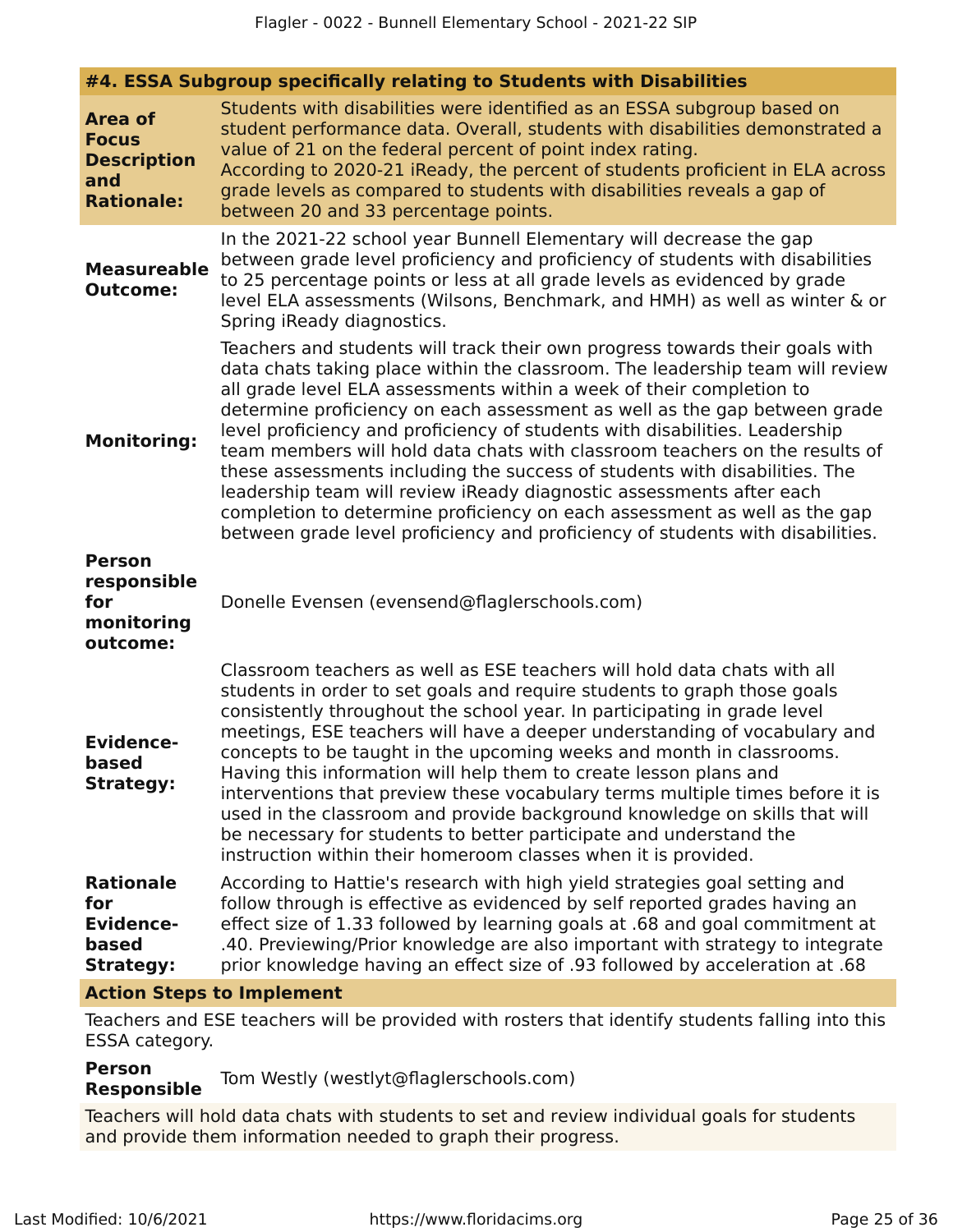**Person Responsible** Donelle Evensen (evensend@flaglerschools.com)

ESE teachers will review strategies for previewing and successes in doing so during monthly ESE meetings.

**Person Donelle Evensen (evensend@flaglerschools.com)**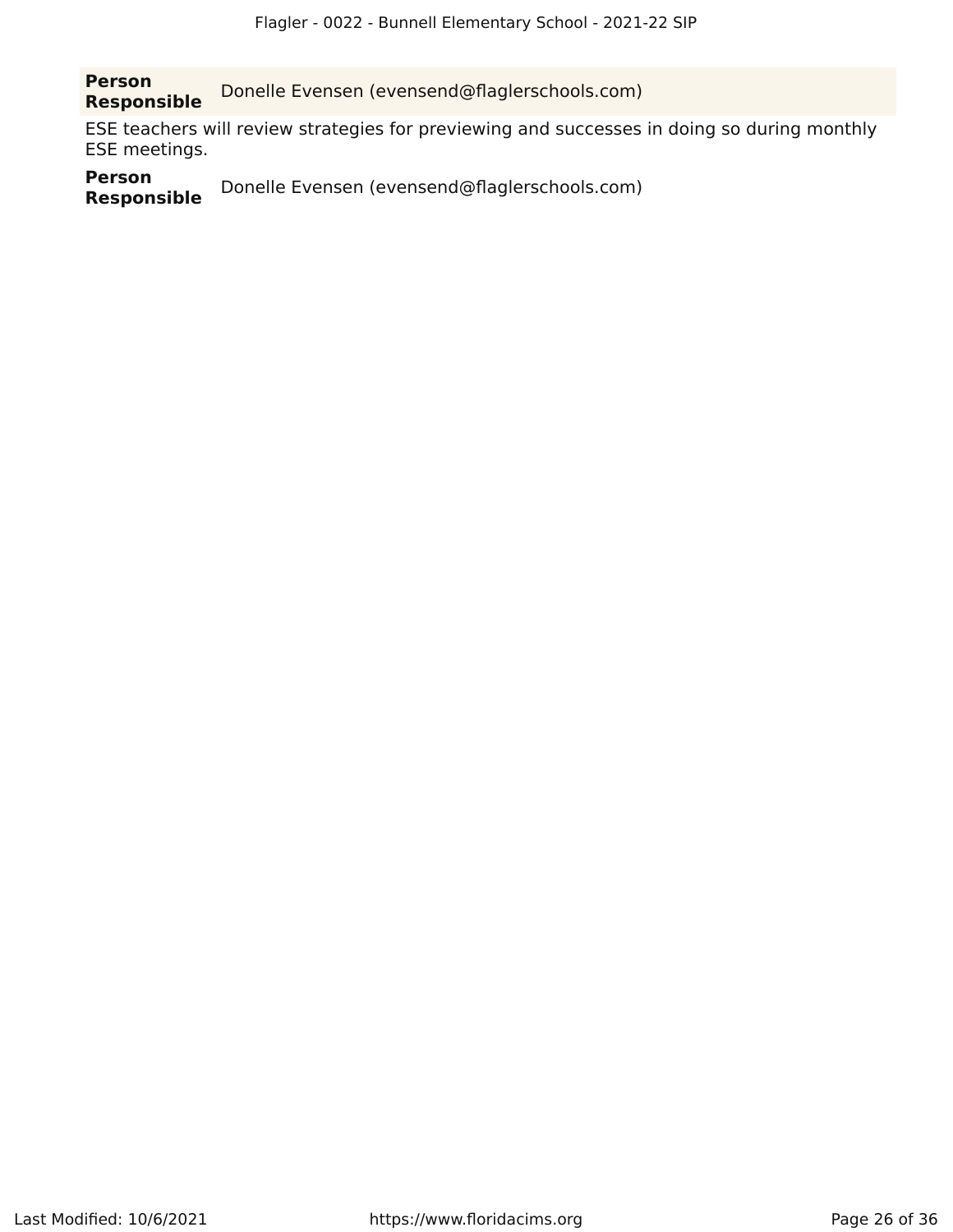|  |  | #5. ESSA Subgroup specifically relating to Black/African-American |
|--|--|-------------------------------------------------------------------|
|  |  |                                                                   |

| <b>Area of</b><br><b>Focus</b><br><b>Description</b><br>and<br><b>Rationale:</b> | Black/African American students were identified as an ESSA subgroup based<br>on student performance data. Overall, Black/African American students<br>demonstrated a value of 25 on the federal percent of point index rating.<br>According to 2020-21 iReady, the percent of students proficient in ELA across<br>grade levels as compared to African American students reveals a gap of<br>between 9 and 24 percentage points.                                                                                                                                                                                                                                     |
|----------------------------------------------------------------------------------|----------------------------------------------------------------------------------------------------------------------------------------------------------------------------------------------------------------------------------------------------------------------------------------------------------------------------------------------------------------------------------------------------------------------------------------------------------------------------------------------------------------------------------------------------------------------------------------------------------------------------------------------------------------------|
| <b>Measureable</b><br><b>Outcome:</b>                                            | In the 2021-22 school year Bunnell Elementary will decrease the gap<br>between grade level proficiency and proficiency of African American students<br>to 15 percentage points or less at all grade levels as evidenced by winter &<br>or Spring iReady diagnostics.                                                                                                                                                                                                                                                                                                                                                                                                 |
| <b>Monitoring:</b>                                                               | The leadership team will review all grade level ELA assessments within a<br>week of their completion to determine proficiency on each assessment as<br>well as the gap between grade level proficiency and proficiency of African<br>American students. Leadership team members will hold data chats with<br>classroom teachers on the results of these assessments including the<br>success of African American students. The leadership team will review iReady<br>diagnostic assessments after each completion to determine proficiency on<br>each assessment as well as the gap between grade level proficiency and<br>proficiency of African American students. |
| <b>Person</b><br>responsible<br>for<br>monitoring<br>outcome:                    | Cari Hankerd (hankerdc@flaglerschools.com)                                                                                                                                                                                                                                                                                                                                                                                                                                                                                                                                                                                                                           |
| <b>Evidence-</b><br>based<br><b>Strategy:</b>                                    | Identified students will participate in mentoring that will include student<br>data-driven conversations to include goal setting, steps toward improvement<br>and growth, and follow-up.                                                                                                                                                                                                                                                                                                                                                                                                                                                                             |
| <b>Rationale</b><br>for<br><b>Evidence-</b><br>based<br><b>Strategy:</b>         | Research indicates that effective mentoring helps young people overcome<br>barriers to academic achievement including: chronic absenteeism,<br>inadequate academic preparation, multiple suspensions, poor academic<br>performance, poverty, and repeating a grade.<br>Additionally, in an article published by edutopia.org, "surveyed students who<br>were tracking their data were substantially more likely to respond that they<br>were trying their hardest, and felt in control of their learning than other<br>students in the classroom." (Why Student Data Should be Students' Data, Li<br>2017)                                                           |

#### **Action Steps to Implement**

Students will be identified for mentoring prior to the start of school with an emphasis on Black/African American students

**Person** Cari Hankerd (hankerdc@flaglerschools.com)

Family meetings to occur prior to the start of school for students demonstrating the greatest need, with an emphasis on Black/African American students

**Person Responsible** Cari Hankerd (hankerdc@flaglerschools.com)

Mentoring with student data folders and goal setting frameworks to begin after the first midterm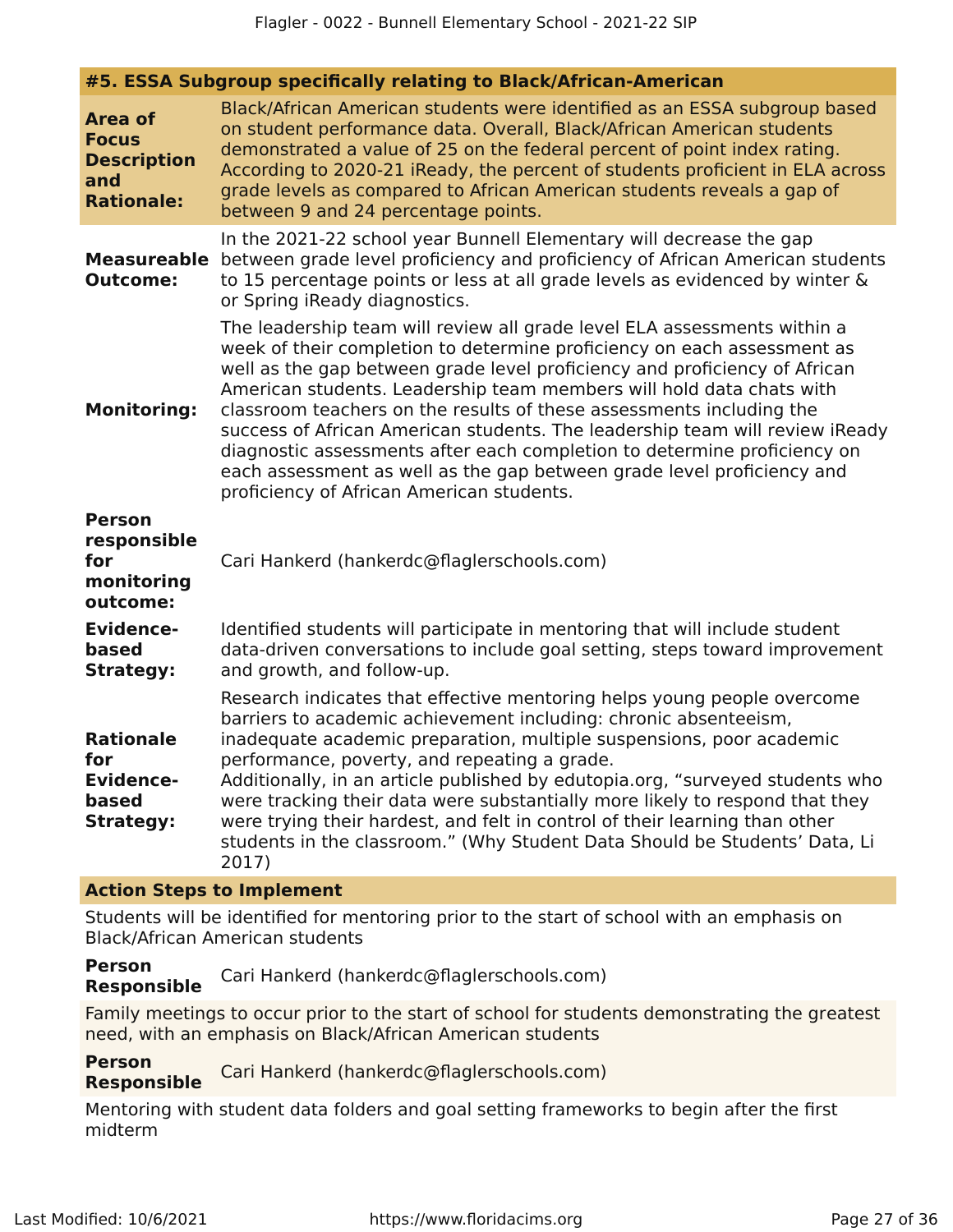**Person Responsible** Cari Hankerd (hankerdc@flaglerschools.com)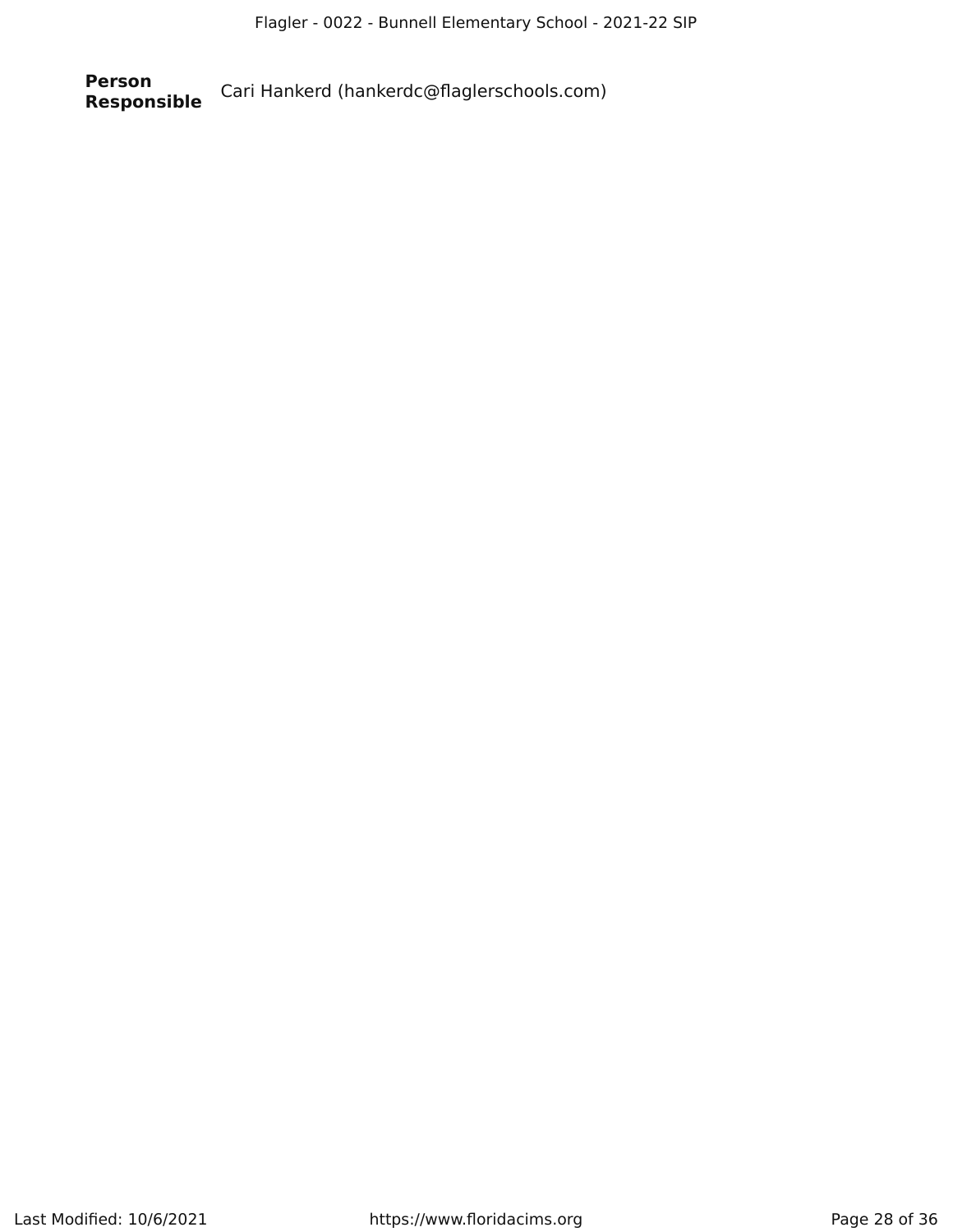# **#6. Instructional Practice specifically relating to Math**

| <b>Area of</b><br><b>Focus</b><br><b>Description</b><br>and<br><b>Rationale:</b> | According to our 2020-2021 FSA data, only 42% of 3rd grade students, 35%<br>of 4th grade students, 42% of 5th grade students, and 43% of our 6th grade<br>students scored a level 3 or higher on the math assessment. According to the<br>final iReady diagnostic of the 2020-2021 school year, 77% of Kindergarten<br>students, 50% of 1st grade students, 56% of 2nd grade students, 49% of 3rd<br>grade students, 56% of 4th grade students, 59% of 5th grade students, and<br>48% of 6th grade students are on grade level for math.                                                                                                                                                           |
|----------------------------------------------------------------------------------|----------------------------------------------------------------------------------------------------------------------------------------------------------------------------------------------------------------------------------------------------------------------------------------------------------------------------------------------------------------------------------------------------------------------------------------------------------------------------------------------------------------------------------------------------------------------------------------------------------------------------------------------------------------------------------------------------|
| <b>Measureable</b><br><b>Outcome:</b>                                            | The goal is for 70% of students in each class to score 70% or higher on the<br>grade level Math assessments (mid and end of chapter assessments).                                                                                                                                                                                                                                                                                                                                                                                                                                                                                                                                                  |
| <b>Monitoring:</b>                                                               | Mastery of grade level skills for Kindergarten through 6th grade students will<br>be evaluated through the common assessments in the Tier 1 Math<br>curriculum. Skills mastery will be evaluated by the chapter tests in the<br>iReady MAFS curriculum. These assessments will be taken on paper and input<br>into the online platforms of Performance Matters in grades 3-6 and input into<br>an item analysis for grades Kindergarten-2nd grade in order to provide timely<br>feedback and make instructional decisions throughout the school year.                                                                                                                                              |
| <b>Person</b><br>responsible<br>for<br>monitoring<br>outcome:                    | Tom Westly (westlyt@flaglerschools.com)                                                                                                                                                                                                                                                                                                                                                                                                                                                                                                                                                                                                                                                            |
| <b>Evidence-</b><br>based<br><b>Strategy:</b>                                    | In addition to the evidence based core curriculum, students who are in need<br>of additional interventions in Kindergarten through 6th grade will take part in<br>direct instruction for the first area of need. This will take place 4 days per<br>week for 30 minutes and will focus on the readiness skills for each student<br>utilizing the FocusMath intervention program. These interventions will be<br>given by a qualified teacher or academic coach. For those students who are<br>on grade level or above we will utilize Mindset Mathematics following the<br>Math Talk ideas in order to build student understanding of math concepts<br>that will transfer to challenging concepts. |
| <b>Rationale</b><br>for<br><b>Evidence-</b><br>based<br><b>Strategy:</b>         | Direct instruction has an effect size of 0.60, mastery learning 0.57, and<br>classroom discussion (utilized in Mindset Mathematics) 0.82. All curriculum<br>chosen for direct instruction are evidence based resources.                                                                                                                                                                                                                                                                                                                                                                                                                                                                            |
| <b>Action Steps to Implement</b>                                                 |                                                                                                                                                                                                                                                                                                                                                                                                                                                                                                                                                                                                                                                                                                    |
|                                                                                  | Based upon data from the iReady diagnostic and Focus Math pretests, students will be<br>grouped based on their individual needs.                                                                                                                                                                                                                                                                                                                                                                                                                                                                                                                                                                   |

**Person Responsible** Tom Westly (westlyt@flaglerschools.com)

Data from individual students will be monitored monthly to determine if a student has mastered the skill and will need to move to a new skill.

**Person Responsible** Tom Westly (westlyt@flaglerschools.com)

Professional Learning focused on Math Talks will be provided for school-wide implementation.

**Person Responsible** Tom Westly (westlyt@flaglerschools.com)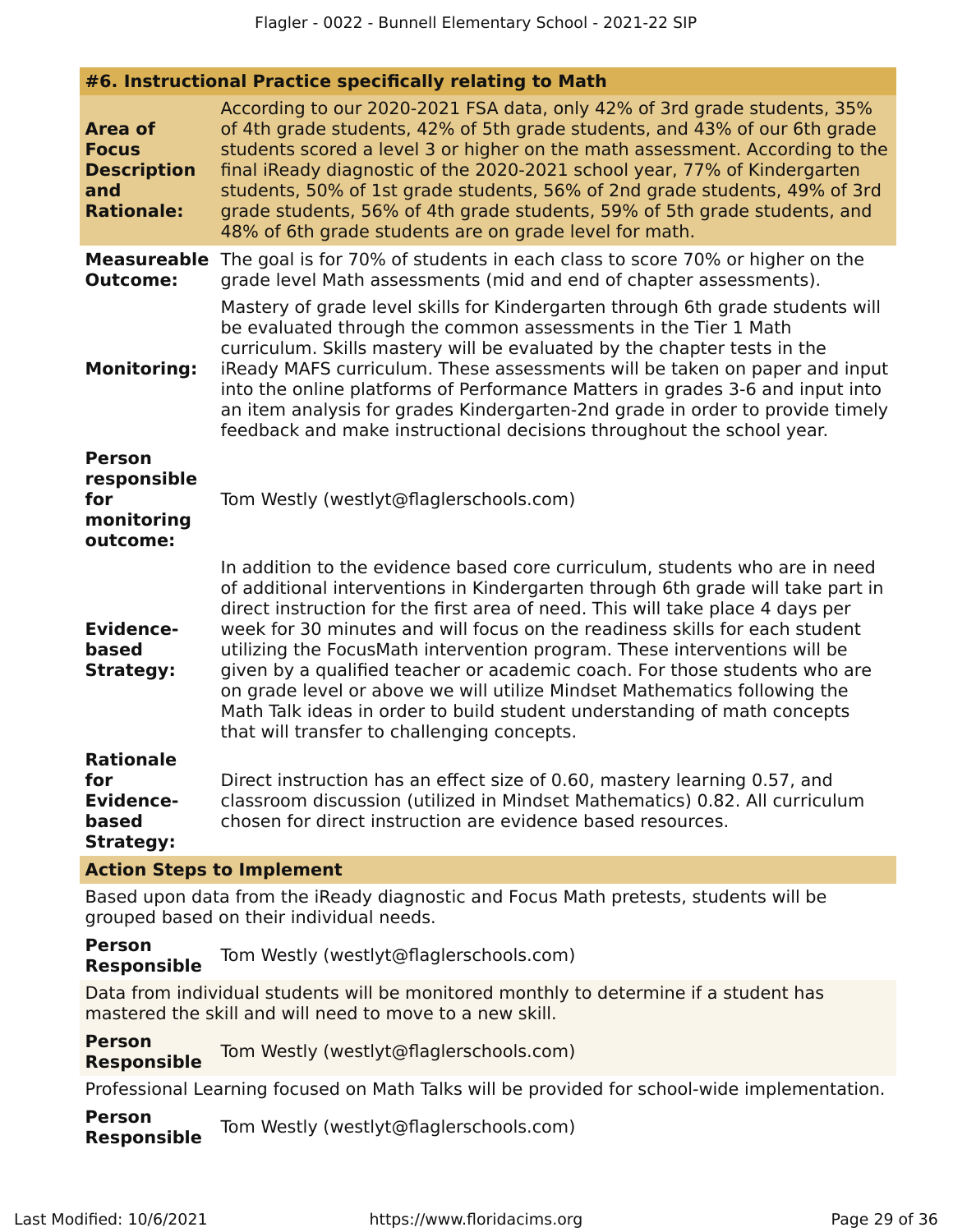Grade level assessments will be reviewed by the leadership team and meetings will be held with teachers to review student data in classes where 70% of students have not met the 70% average goal. Within the meeting the team will develop a plan for how to meet those students needs within the next chapter of math.

**Person Responsible** Donelle Evensen (evensend@flaglerschools.com)

#### **Additional Schoolwide Improvement Priorities**

Using the [SafeSchoolsforAlex.org,](https://www.safeschoolsforalex.org/fl-school-safety-dashboard/) compare the discipline data of the school to discipline data across the state and provide primary or secondary areas of concern that the school will monitor during the upcoming school year. Include how the school culture and environment will be monitored through the lens of behavior or discipline data.

**According to the School Safety Dashboard accessed at SafeSchoolsforAlex.org, Bunnell Elementary ranks #837 out of 1,395 elementary schools in the state. Further, the number of total suspensions was considered very high with the metrics used by this site. With the implementation of student mentoring and targeted family supports that have been discussed in the areas of focus (which is intended to improve school culture and environment), discipline data as related to total suspensions will be targeted for decrease.**

# **Part IV: Positive Culture & Environment**

<span id="page-29-0"></span>A positive school culture and environment reflects: a supportive and fulfilling environment, learning conditions that meet the needs of all students, people who are sure of their roles and relationships in student learning, and a culture that values trust, respect and high expectations. Consulting with various stakeholder groups to employ school improvement strategies that impact the positive school culture and environment are critical. Stakeholder groups more proximal to the school include teachers, students, and families of students, volunteers, and school board members. Broad stakeholder groups include early childhood providers, community colleges and universities, social services, and business partners.

Stakeholders play a key role in school performance and addressing equity. Consulting various stakeholder groups is critical in formulating a statement of vision, mission, values, goals, and employing school improvement strategies.

# **Describe how the school addresses building a positive school culture and environment.**

BES will build positive relationships with parents, families, and other community stakeholders through a variety of methods. The School Advisory Council will be open to all members of the school community, giving a voice and platform for all to have an influence in the direction of the school. Further, school staff will make an intentional effort to reach out to parents and families to share information about their respective student and to offer mutual respect, support, and guidance. Some of the events that are held to share this information include: Meet the Teacher, Open House, and Family Bullpup Universities. Bunnell Elementary will also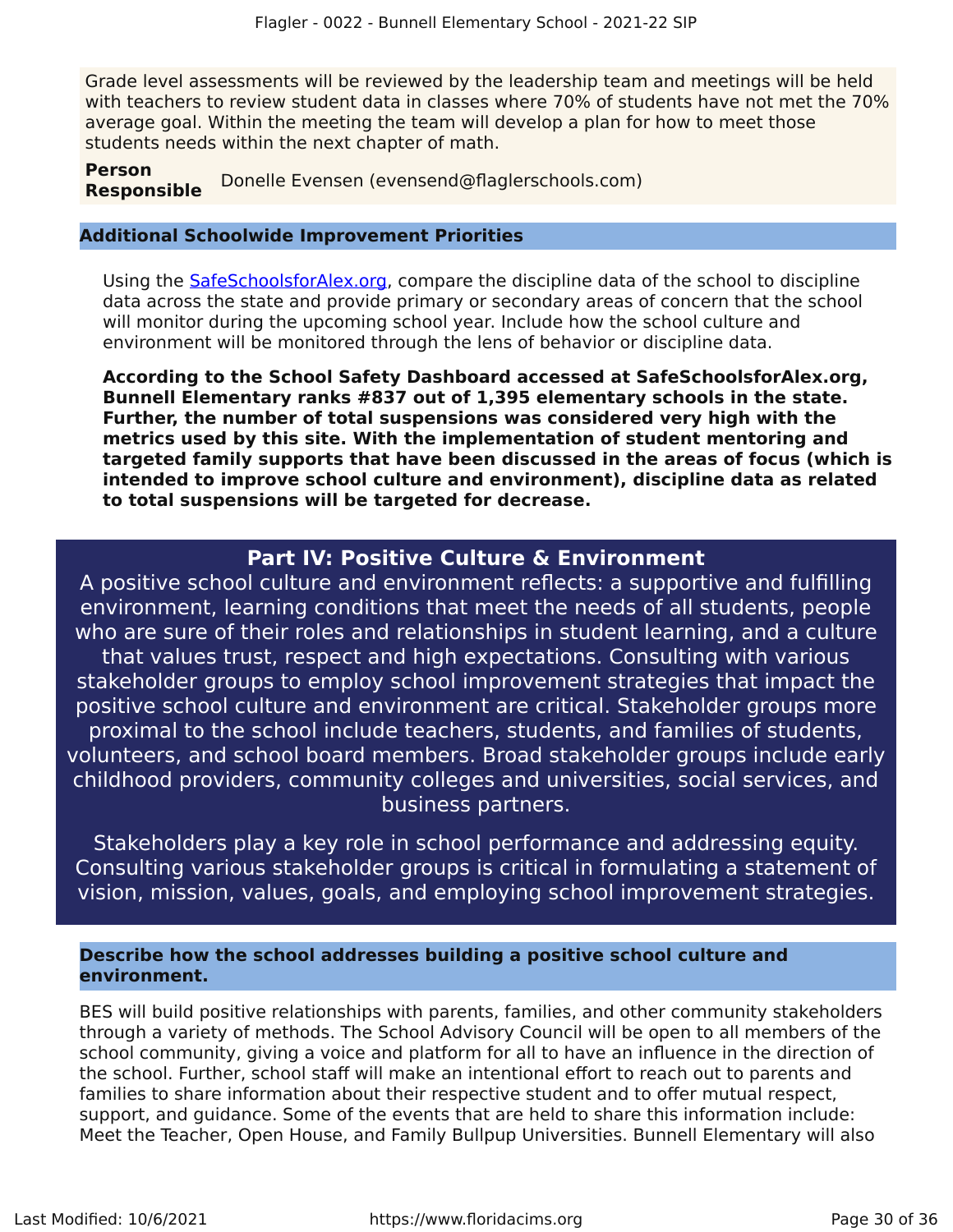make a concentrated effort to reach out to local businesses, to involve them in appropriate ways with functions of the school, and include them in partnerships which are mutually beneficial. BES will celebrate the educator of the month nominated by their peers. In order to meet all academic goals set forth by the school improvement plan, it will be imperative that administrators and academic coaches support teachers in implementation of strategies and goal setting, through accountability partnerships, as well as assisting with record keeping and data collection. With a grand task comes feelings of inadequacy and being overwhelmed. This team will need to be aware when this is taking place with teachers and alleviate it as it comes up in creative ways.

# **Identify the stakeholders and their role in promoting a positive culture and environment at the school.**

Cari Hankerd - Assistant principal - SAC / PTO support and Community Stakeholder liaison Donelle Evensen - Assistant Principal - Bullpup University and Event Director April Adams - Literacy Coach - Event support, Teacher support, and pulse checks Tom Westly - Academic Coach - Event support, Teacher support, and pulse checks Robin Jaques - Academic Coach - Event support, Teacher support, and pulse checks Stephanie Giumenta - SAC Chairperson

<span id="page-30-0"></span>

| <b>Part V: Budget</b> |                                                                                              |                                                       |                                                                                                                               |                   |            |              |
|-----------------------|----------------------------------------------------------------------------------------------|-------------------------------------------------------|-------------------------------------------------------------------------------------------------------------------------------|-------------------|------------|--------------|
| $\mathbf{1}$          | III.A.<br><b>Areas of Focus: Instructional Practice: ELA</b>                                 |                                                       |                                                                                                                               |                   |            | \$176,935.61 |
|                       | Function                                                                                     | Object                                                | <b>Budget Focus</b>                                                                                                           | Funding<br>Source | <b>FTE</b> | 2021-22      |
|                       | 5100                                                                                         | 130-Other Certified<br><b>Instructional Personnel</b> | 0022 - Bunnell<br><b>Elementary School</b>                                                                                    | Title, I Part A   |            | \$107,107.64 |
|                       |                                                                                              |                                                       | Notes: Salaries for academic coaches supporting teachers, analyzing data, and<br>supporting students across all grade levels. |                   |            |              |
|                       | 5100                                                                                         | 210-Retirement                                        | 0022 - Bunnell<br><b>Elementary School</b>                                                                                    | Title, I Part A   |            | \$10,710.76  |
|                       |                                                                                              |                                                       | Notes: Academic Coaches                                                                                                       |                   |            |              |
|                       | 5100                                                                                         | 220-Social Security                                   | 0022 - Bunnell<br><b>Elementary School</b>                                                                                    | Title, I Part A   |            | \$8,193.73   |
|                       |                                                                                              |                                                       | Notes: Academic Coaches                                                                                                       |                   |            |              |
|                       | 5100                                                                                         | 230-Group Insurance                                   | 0022 - Bunnell<br><b>Elementary School</b>                                                                                    | Title, I Part A   |            | \$13,800.00  |
|                       |                                                                                              |                                                       | Notes: Academic Coaches                                                                                                       |                   |            |              |
|                       | 5100                                                                                         | 231-Health and<br>Hospitalization                     | 0022 - Bunnell<br><b>Elementary School</b>                                                                                    | Title, I Part A   |            | \$353.46     |
|                       |                                                                                              |                                                       | Notes: Academic Coaches                                                                                                       |                   |            |              |
|                       | 5100                                                                                         | 240-Workers<br>Compensation                           | 0022 - Bunnell<br><b>Elementary School</b>                                                                                    | Title, I Part A   |            | \$1,071.08   |
|                       |                                                                                              |                                                       | Notes: Academic Coaches                                                                                                       |                   |            |              |
|                       | 5100                                                                                         | 510-Supplies                                          | 0022 - Bunnell<br><b>Elementary School</b>                                                                                    | Title, I Part A   |            | \$5,627.18   |
|                       | Notes: REWARDS student instructional materials as well as Scholastic Storyworks<br>magazines |                                                       |                                                                                                                               |                   |            |              |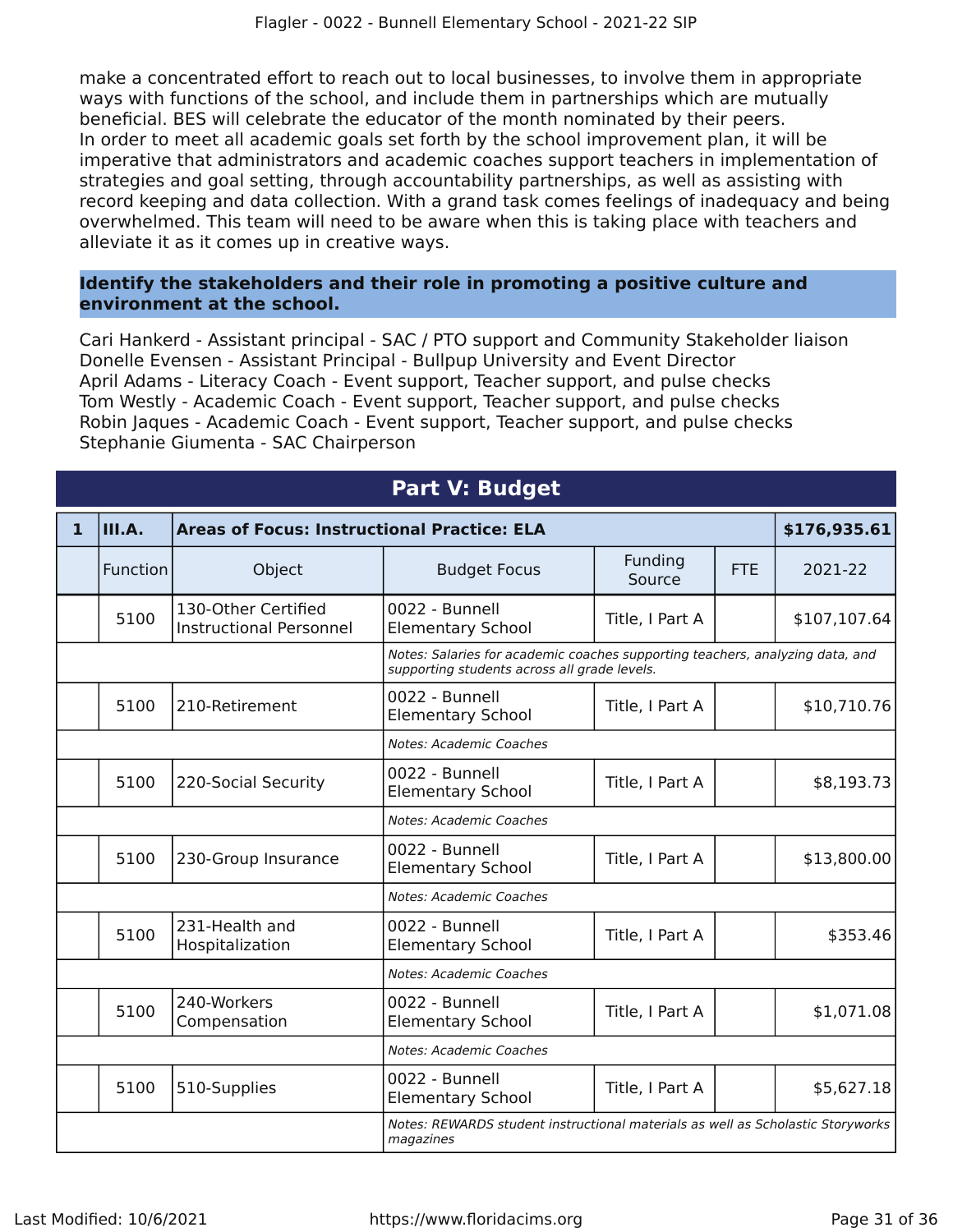|              | 5100   | 590-Other Materials and<br><b>Supplies</b> | 0022 - Bunnell<br><b>Elementary School</b>                                                    | Title, I Part A | \$391.80    |
|--------------|--------|--------------------------------------------|-----------------------------------------------------------------------------------------------|-----------------|-------------|
|              |        |                                            | Notes: REWARDS teacher edition materials                                                      |                 |             |
|              | 5100   | 369-Technology-Related<br>Rentals          | 0022 - Bunnell<br><b>Elementary School</b>                                                    | Title, I Part A | \$2,600.00  |
|              |        |                                            | Notes: Flocabulary site license                                                               |                 |             |
|              | 5100   | 590-Other Materials and<br><b>Supplies</b> | 0022 - Bunnell<br><b>Elementary School</b>                                                    | Title, I Part A | \$1,063.33  |
|              |        |                                            | Notes: Word Wisdom Vocuabulary Teacher editions and Wilson Fundations<br>teaching materials.  |                 |             |
|              | 5900   | 120-Classroom Teachers                     | 0022 - Bunnell<br><b>Elementary School</b>                                                    | Title, I Part A | \$18,600.00 |
|              |        |                                            | Notes: After School tutoring teacher pay                                                      |                 |             |
|              | 5900   | 210-Retirement                             | 0022 - Bunnell<br><b>Elementary School</b>                                                    | Title, I Part A | \$1,860.00  |
|              |        |                                            | Notes: After School tutoring                                                                  |                 |             |
|              | 5900   | 220-Social Security                        | 0022 - Bunnell<br><b>Elementary School</b>                                                    | Title, I Part A | \$1,422.90  |
|              |        |                                            | Notes: After School tutoring                                                                  |                 |             |
|              | 6150   | 120-Classroom Teachers                     | 0022 - Bunnell<br><b>Elementary School</b>                                                    | Title, I Part A | \$1,000.00  |
|              |        |                                            | Notes: Bullpup University Make it and Take it as well as Book Bingo Night teacher<br>stipends |                 |             |
|              | 6150   | 210-Retirement                             | 0022 - Bunnell<br><b>Elementary School</b>                                                    | Title, I Part A | \$100.00    |
|              |        |                                            | Notes: Bullpup University Make it and Take it as well as Book Bingo Night                     |                 |             |
|              | 6150   | 220-Social Security                        | 0022 - Bunnell<br><b>Elementary School</b>                                                    | Title, I Part A | \$76.50     |
|              |        |                                            | Notes: Bullpup University Make it and Take it as well as Book Bingo Night                     |                 |             |
|              | 6150   | 510-Supplies                               | 0022 - Bunnell<br><b>Elementary School</b>                                                    | Title, I Part A | \$1,474.84  |
|              |        |                                            | Notes: Bullpup University Make it and Take it as well as Book Bingo Night                     |                 |             |
|              | 6150   | 120-Classroom Teachers                     | 0022 - Bunnell<br><b>Elementary School</b>                                                    | Title, I Part A | \$1,260.00  |
|              |        |                                            | Notes: Transition to Kinder stipends                                                          |                 |             |
|              | 6150   | 210-Retirement                             | 0022 - Bunnell<br><b>Elementary School</b>                                                    | Title, I Part A | \$126.00    |
|              |        |                                            | Notes: Transition to Kinder                                                                   |                 |             |
|              | 6150   | 220-Social Security                        | 0022 - Bunnell<br><b>Elementary School</b>                                                    | Title, I Part A | \$96.39     |
|              |        |                                            | Notes: Transition to Kinder                                                                   |                 |             |
| $\mathbf{2}$ | III.A. |                                            | Areas of Focus: Leadership: Teacher Recruitment and Retention                                 |                 | \$7,304.40  |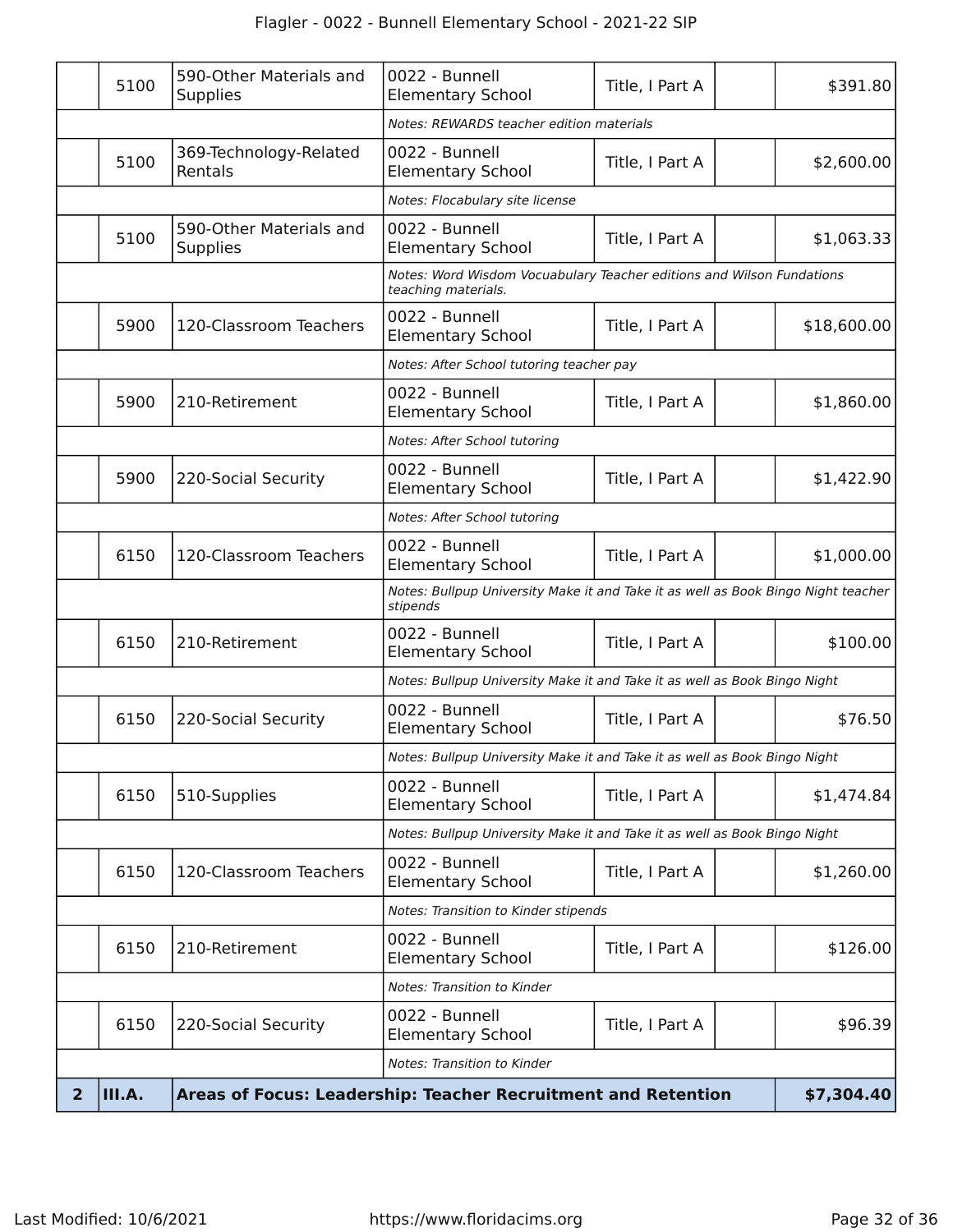|                         | Function | Object                                | <b>Budget Focus</b>                                       | Funding<br>Source | <b>FTE</b> | 2021-22      |
|-------------------------|----------|---------------------------------------|-----------------------------------------------------------|-------------------|------------|--------------|
|                         | 6400     | 220-Social Security                   | 0022 - Bunnell<br><b>Elementary School</b>                | Title, I Part A   |            | \$104.40     |
|                         |          |                                       | Notes: Job embedded strategy instruction substitute       |                   |            |              |
|                         | 6400     | 750-Other Personal<br><b>Services</b> | 0022 - Bunnell<br><b>Elementary School</b>                | Title, I Part A   |            | \$7,200.00   |
|                         |          |                                       | Notes: Job embedded strategy instruction substitute       |                   |            |              |
| $\overline{\mathbf{3}}$ | III.A.   |                                       | Areas of Focus: Culture & Environment: Equity & Diversity |                   |            | \$405,071.46 |
|                         | Function | Object                                | <b>Budget Focus</b>                                       | Funding<br>Source | <b>FTE</b> | 2021-22      |
|                         | 5100     | 120-Classroom Teachers                | 0022 - Bunnell<br><b>Elementary School</b>                | Title, I Part A   |            | \$277,000.00 |
|                         |          |                                       | Notes: Academic and Behavior interventionist salary       |                   |            |              |
|                         | 6400     | 210-Retirement                        | 0022 - Bunnell<br><b>Elementary School</b>                | Title, I Part A   |            | \$27,700.00  |
|                         |          |                                       | Notes: Academic and Behavior interventionist              |                   |            |              |
|                         | 6400     | 220-Social Security                   | 0022 - Bunnell<br><b>Elementary School</b>                | Title, I Part A   |            | \$21,011.31  |
|                         |          |                                       | Notes: Academic and Behavior interventionist              |                   |            |              |
|                         | 6400     | 230-Group Insurance                   | 0022 - Bunnell<br><b>Elementary School</b>                | Title, I Part A   |            | \$34,500.00  |
|                         |          |                                       | Notes: Academic and Behavior interventionist              |                   |            |              |
|                         | 6400     | 231-Health and<br>Hospitalization     | 0022 - Bunnell<br><b>Elementary School</b>                | Title, I Part A   |            | \$915.00     |
|                         |          |                                       | Notes: Academic and Behavior interventionist              |                   |            |              |
|                         | 6400     | 240-Workers<br>Compensation           | 0022 - Bunnell<br><b>Elementary School</b>                | Title, I Part A   |            | \$2,770.00   |
|                         |          |                                       | Notes: Academic and Behavior interventionist              |                   |            |              |
|                         | 6400     | 120-Classroom Teachers                | 0022 - Bunnell<br><b>Elementary School</b>                | Title, I Part A   |            | \$1,500.00   |
|                         |          |                                       | Notes: Poverty simulation stipends                        |                   |            |              |
|                         | 6400     | 210-Retirement                        | 0022 - Bunnell<br><b>Elementary School</b>                | Title, I Part A   |            | \$150.00     |
|                         |          |                                       | Notes: Poverty simulation                                 |                   |            |              |
|                         | 6400     | 220-Social Security                   | 0022 - Bunnell<br><b>Elementary School</b>                | Title, I Part A   |            | \$114.75     |
|                         |          |                                       | Notes: Poverty simulation                                 |                   |            |              |
|                         | 6400     | 120-Classroom Teachers                | 0022 - Bunnell<br><b>Elementary School</b>                | Title, I Part A   |            | \$3,000.00   |
|                         |          |                                       | Notes: Behavior data and strategies training stipends     |                   |            |              |
|                         | 6400     | 210-Retirement                        | 0022 - Bunnell<br><b>Elementary School</b>                | Title, I Part A   |            | \$300.00     |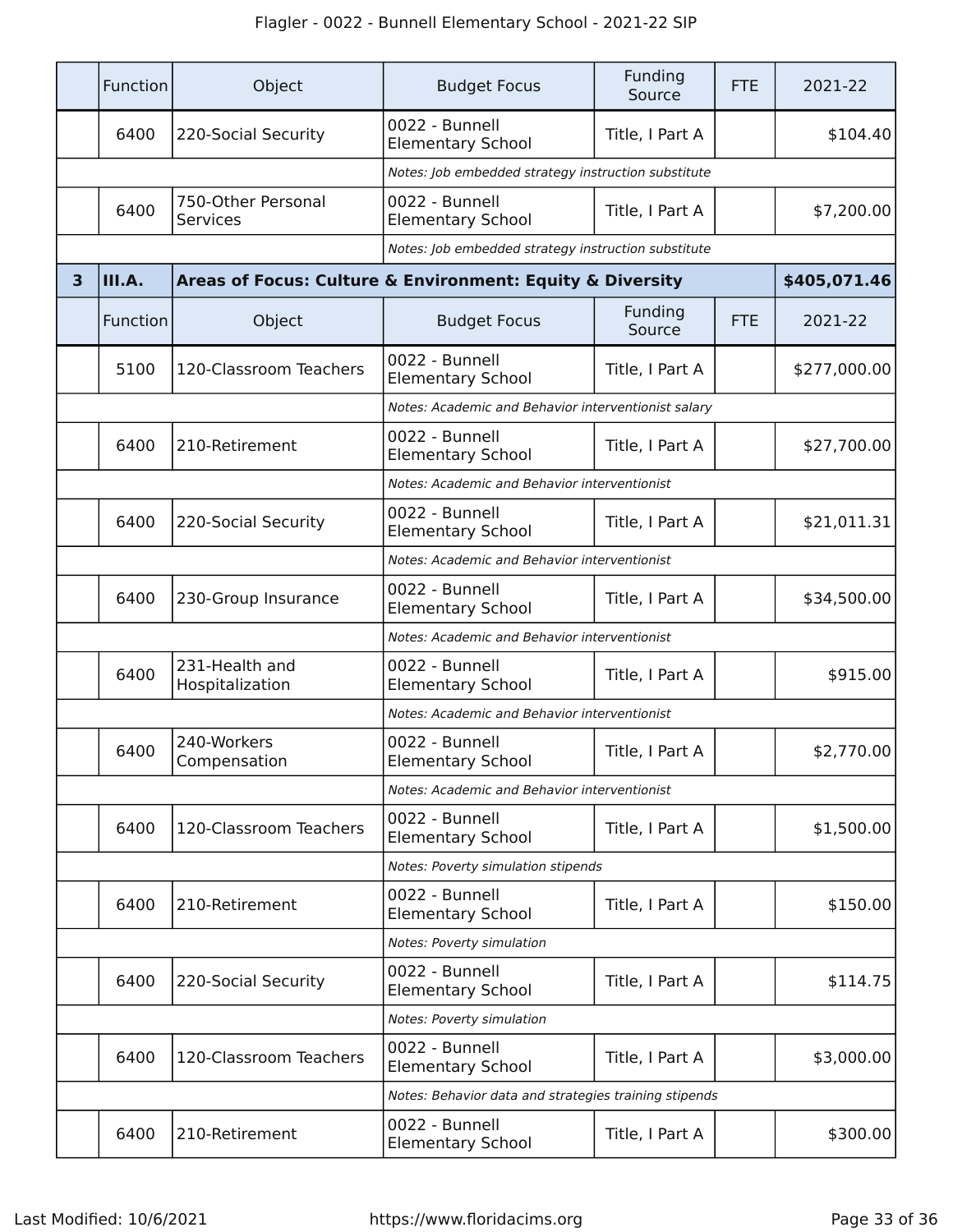|      |                                   | Notes: Behavior data and strategies training                                           |                 |             |
|------|-----------------------------------|----------------------------------------------------------------------------------------|-----------------|-------------|
| 6400 | 220-Social Security               | 0022 - Bunnell<br><b>Elementary School</b>                                             | Title, I Part A | \$229.50    |
|      |                                   | Notes: Behavior data and strategies training                                           |                 |             |
| 5100 | 150-Aides                         | 0022 - Bunnell<br><b>Elementary School</b>                                             | Title, I Part A | \$17,452.53 |
|      |                                   | Notes: Paraprofessional salary                                                         |                 |             |
| 5100 | 210-Retirement                    | 0022 - Bunnell<br><b>Elementary School</b>                                             | Title, I Part A | \$1,745.25  |
|      |                                   | Notes: Paraprofessional                                                                |                 |             |
| 5100 | 220-Social Security               | 0022 - Bunnell<br><b>Elementary School</b>                                             | Title, I Part A | \$1,335.13  |
|      |                                   | Notes: Paraprofessional                                                                |                 |             |
| 5100 | 230-Group Insurance               | 0022 - Bunnell<br><b>Elementary School</b>                                             | Title, I Part A | \$6,900.00  |
|      |                                   | Notes: Paraprofessional                                                                |                 |             |
| 5100 | 231-Health and<br>Hospitalization | 0022 - Bunnell<br><b>Elementary School</b>                                             | Title, I Part A | \$57.59     |
|      |                                   | Notes: Paraprofessional                                                                |                 |             |
| 5100 | 240-Workers<br>Compensation       | 0022 - Bunnell<br><b>Elementary School</b>                                             | Title, I Part A | \$174.53    |
|      |                                   | Notes: Paraprofessional                                                                |                 |             |
| 6150 | 120-Classroom Teachers            | 0022 - Bunnell<br><b>Elementary School</b>                                             | Title, I Part A | \$1,500.00  |
|      |                                   | Notes: Family Art Night, Family Music Night, and Family Movement Night stipends        |                 |             |
| 6150 | 210-Retirement                    | 0022 - Bunnell<br><b>Elementary School</b>                                             | Title, I Part A | \$150.00    |
|      |                                   | Notes: Family Art Night, Family Music Night, and Family Movement Night                 |                 |             |
| 6150 | 220-Social Security               | 0022 - Bunnell<br><b>Elementary School</b>                                             | Title, I Part A | \$114.75    |
|      |                                   | Notes: Family Art Night, Family Music Night, and Family Movement Night                 |                 |             |
| 6150 | 510-Supplies                      | 0022 - Bunnell<br><b>Elementary School</b>                                             | Title, I Part A | \$500.99    |
|      |                                   | Notes: Family Art Night, Family Music Night, and Family Movement Night                 |                 |             |
| 6150 | 730-Dues and Fees                 | 0022 - Bunnell<br><b>Elementary School</b>                                             | Title, I Part A | \$100.00    |
|      |                                   | Notes: Family Art Night and Family Music Night application for block party city<br>fee |                 |             |
| 6150 | 120-Classroom Teachers            | 0022 - Bunnell<br><b>Elementary School</b>                                             | Title, I Part A | \$250.00    |
|      |                                   | Notes: Video creation stipends                                                         |                 |             |
| 6150 | 210-Retirement                    | 0022 - Bunnell<br><b>Elementary School</b>                                             | Title, I Part A | \$25.00     |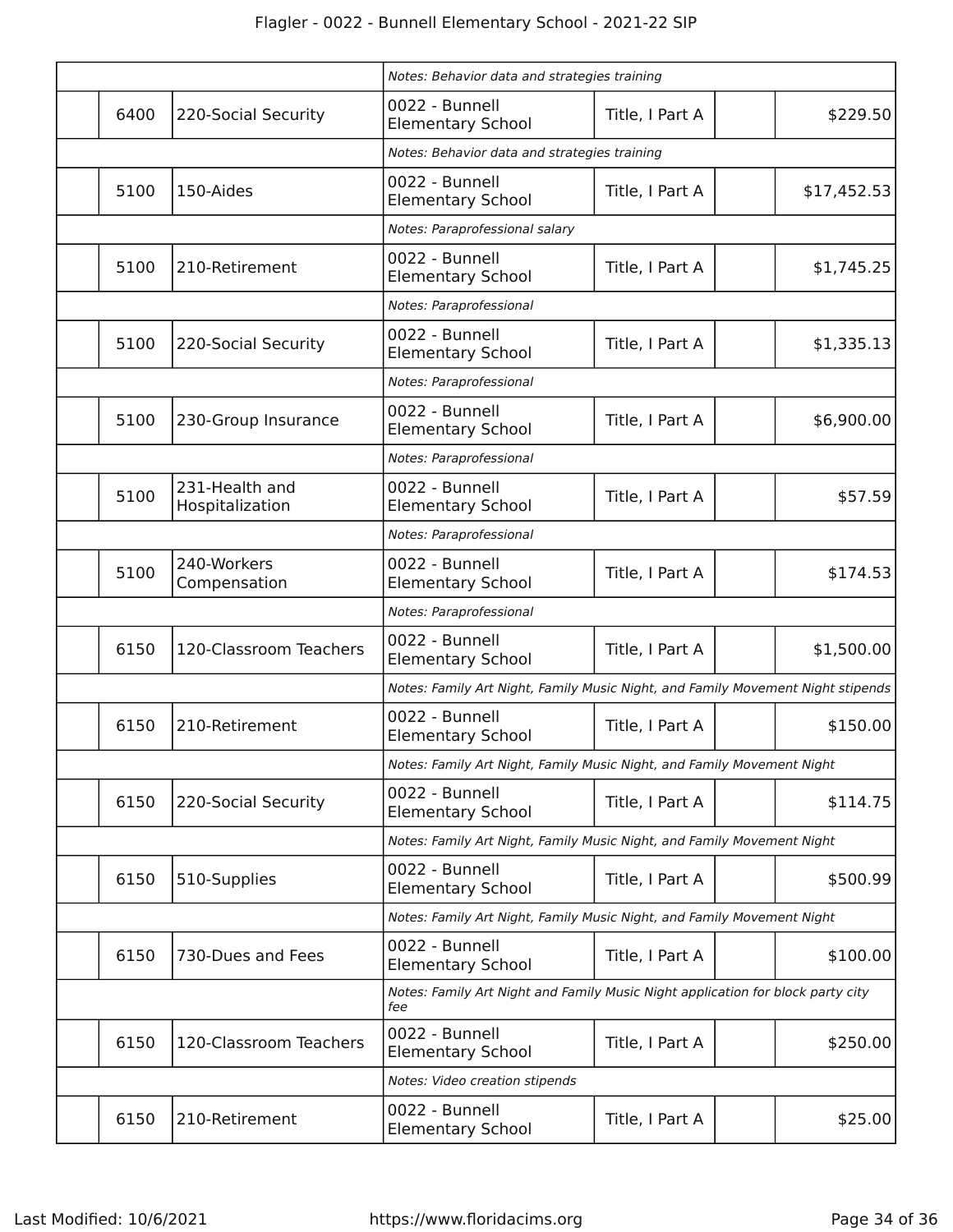|   |                                                                   |                                                                 | Notes: Video creation                                                   |                   |            |            |  |  |
|---|-------------------------------------------------------------------|-----------------------------------------------------------------|-------------------------------------------------------------------------|-------------------|------------|------------|--|--|
|   | 6150                                                              | 220-Social Security                                             | 0022 - Bunnell<br><b>Elementary School</b>                              | Title, I Part A   |            | \$19.13    |  |  |
|   |                                                                   |                                                                 | Notes: Video creation                                                   |                   |            |            |  |  |
|   | 6150                                                              | 390-Other Purchased<br><b>Services</b>                          | 0022 - Bunnell<br><b>Elementary School</b>                              | Title, I Part A   |            | \$850.00   |  |  |
|   |                                                                   |                                                                 | Notes: Refreshments for family events                                   |                   |            |            |  |  |
|   | 6150                                                              | 120-Classroom Teachers                                          | 0022 - Bunnell<br><b>Elementary School</b>                              | Title, I Part A   |            | \$4,000.00 |  |  |
|   |                                                                   |                                                                 | Notes: Family meeting stipends                                          |                   |            |            |  |  |
|   | 6150                                                              | 210-Retirement                                                  | 0022 - Bunnell<br><b>Elementary School</b>                              | Title, I Part A   |            | \$400.00   |  |  |
|   | Notes: Family meeting                                             |                                                                 |                                                                         |                   |            |            |  |  |
|   | 6150                                                              | 220-Social Security                                             | 0022 - Bunnell<br><b>Elementary School</b>                              | Title, I Part A   |            | \$306.00   |  |  |
|   |                                                                   |                                                                 | Notes: Family meeting                                                   |                   |            |            |  |  |
| 4 | III.A.                                                            |                                                                 | Areas of Focus: ESSA Subgroup: Students with Disabilities<br>\$3,529.50 |                   |            |            |  |  |
|   | Function                                                          | Object                                                          | <b>Budget Focus</b>                                                     | Funding<br>Source | <b>FTE</b> | 2021-22    |  |  |
|   | 6400                                                              | 120-Classroom Teachers                                          | 0022 - Bunnell<br><b>Elementary School</b>                              | Title, I Part A   |            | \$3,000.00 |  |  |
|   |                                                                   | Notes: MTSS data review training stipends                       |                                                                         |                   |            |            |  |  |
|   | 6400                                                              | 210-Retirement                                                  | 0022 - Bunnell<br><b>Elementary School</b>                              | Title, I Part A   |            | \$300.00   |  |  |
|   | Notes: MTSS data review training                                  |                                                                 |                                                                         |                   |            |            |  |  |
|   | 6400                                                              | 220-Social Security                                             | 0022 - Bunnell<br><b>Elementary School</b>                              | Title, I Part A   |            | \$229.50   |  |  |
|   |                                                                   |                                                                 | Notes: MTSS data review training                                        |                   |            |            |  |  |
| 5 | III.A.                                                            | \$0.00<br>Areas of Focus: ESSA Subgroup: Black/African-American |                                                                         |                   |            |            |  |  |
| 6 | III.A.                                                            | <b>Areas of Focus: Instructional Practice: Math</b>             | \$11,039.03                                                             |                   |            |            |  |  |
|   | Function                                                          | Object                                                          | <b>Budget Focus</b>                                                     | Funding<br>Source | <b>FTE</b> | 2021-22    |  |  |
|   | 5100                                                              | 510-Supplies                                                    | 0022 - Bunnell<br><b>Elementary School</b>                              | Title, I Part A   |            | \$4,469.95 |  |  |
|   | Notes: Focus Math student consumable materials for interventions. |                                                                 |                                                                         |                   |            |            |  |  |
|   | 6400                                                              | 120-Classroom Teachers                                          | 0022 - Bunnell<br><b>Elementary School</b>                              | Title, I Part A   |            | \$3,375.00 |  |  |
|   |                                                                   |                                                                 | Notes: Math talk book study stipends                                    |                   |            |            |  |  |
|   | 6400                                                              | 210-Retirement                                                  | 0022 - Bunnell<br><b>Elementary School</b>                              | Title, I Part A   |            | \$337.50   |  |  |
|   | Notes: Math talk book study                                       |                                                                 |                                                                         |                   |            |            |  |  |